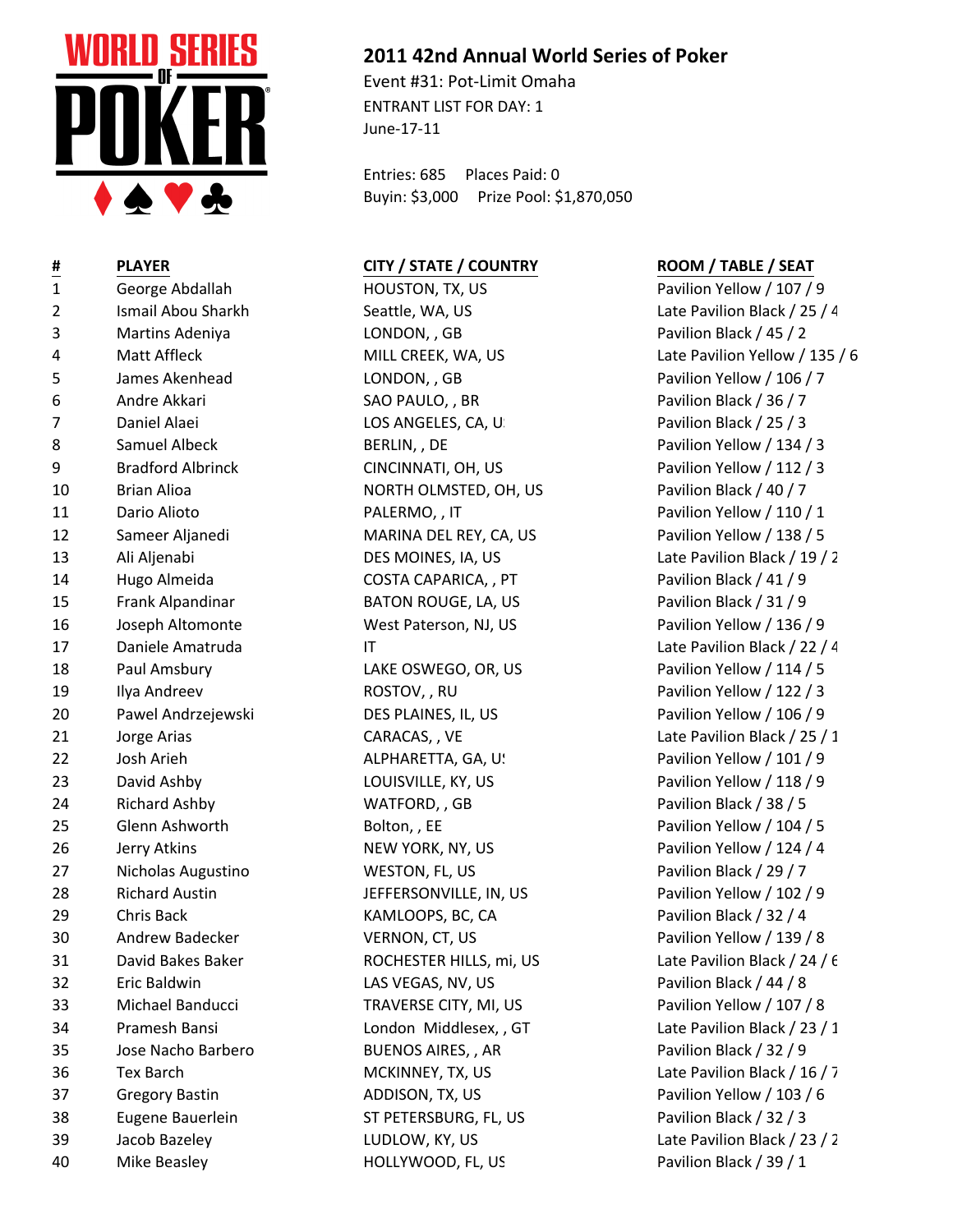| 41 | John Beauprez                         |
|----|---------------------------------------|
| 42 | Chris Bell                            |
| 43 | Najib Bennani                         |
| 44 | Michael Benvenuti                     |
| 45 | David Benyamine                       |
| 46 | Christophe Benzimra                   |
| 47 | Jason Berilgen                        |
| 48 | Oliver Berman                         |
| 49 | Jered Bettencourt                     |
| 50 | <b>Manuel Bevand</b>                  |
| 51 | <b>Gregory Beville-Cox</b>            |
| 52 | <b>Thomas Bichon</b>                  |
| 53 | <b>Steve Billirakis</b>               |
| 54 | Michael Binger                        |
| 55 | <b>Nick Binger</b>                    |
| 56 | Jonathan Bingman                      |
| 57 | <b>Balazs Biri</b>                    |
| 58 | Andy Black                            |
| 59 | <b>Dermot Blain</b>                   |
| 60 | <b>Barny Boatman</b>                  |
| 61 | Ross Boatman                          |
| 62 | Noah Boeken                           |
| 63 | <b>Ismael Bojang</b>                  |
| 64 | Gary Bolden                           |
| 65 | Dennis Booze                          |
| 66 | Lorenzo Bosforo                       |
| 67 | Philippe Boucher                      |
| 68 | Rami Boukai                           |
| 69 | Kyle Bowker                           |
| 70 | Carlo Braccini                        |
| 71 | Jerome Bradpiece                      |
| 72 |                                       |
| 73 | Jaspal Brar<br><b>Humberto Brenes</b> |
| 74 | <b>Josh Brikis</b>                    |
| 75 | Lev Briskin                           |
| 76 | <b>Fernando Brito</b>                 |
| 77 | Yuval Bronshtein                      |
| 78 | <b>Andrew Brown</b>                   |
| 79 | <b>Chad Brown</b>                     |
|    |                                       |
| 80 | Elias Brussianos                      |
| 81 | Konstantin Bucherl                    |
| 82 | Joshua Budin                          |
| 83 | Steven Burkholder                     |
| 84 | Kyle Burnside                         |
| 85 | Seamus Cahill                         |
| 86 | Erik Cajelais                         |
| 87 | James Calderaro                       |
| 88 | Casey Caldwell                        |
| 89 | David Callaghan                       |
| 90 | Jared Caplan                          |
| 91 | Donny Carlton                         |

Arvada, CO, US Pavilion Yellow / 112 / 2 RIDGEFIELD PARK, NJ, US Pavilion Yellow / 120 / 3 LAS VEGAS, nv, US Pavilion Yellow / 119 / 2 ANTHEOR, , FR Pavilion Black / 42 / 7 AICE, , FR Pavilion Black / 31 / 2 47 Jason Berilgen HOUSTON, TX, US Pavilion Yellow / 113 / 3 LAS VEGAS, NV, US Pavilion Yellow / 105 / 2 50 Manuel Bevand London, , FR Pavilion Yellow / 117 / 6 EXPEDFORD, TX, US Pavilion Yellow / 123 / 2 52 Thomas Bichon BASTIA, , FR Pavilion Yellow / 130 / 3 LAS VEGAS, NV, US Pavilion Yellow / 116 / 8 MAHOPAC, NY, US Pavilion Yellow / 126 / 6 58 Andy Black DUBLIN, , EI Pavilion Yellow / 105 / 8 ULSTER, , IE Pavilion Yellow / 117 / 7 DE Pavilion Yellow / 125 / 8 HENDERSON, NV, US Pavilion Yellow / 114 / 3 SAN DIEGO, CA, US Pavilion Yellow / 102 / 2 DULUTH, GA, US Pavilion Black / 42 / 1 WALTON, NY, US Pavilion Yellow / 108 / 1 IT Pavilion Yellow / 112 / 9 EDMONTON, AB, CA Pavilion Yellow / 110 / 4 CR Pavilion Yellow / 121 / 2 MURRYSVILLE, PA, US Pavilion Black / 30 / 5 BROOKLYN, NY, US Pavilion Black / 37 / 6 CHARLESTON, SC, US Pavilion Yellow / 114 / 7 MARGATE, FL, US Pavilion Yellow / 112 / 8 ATHENS, , GR Pavilion Yellow / 112 / 6 Asberg, , DE Pavilion Black / 29 / 8 AT Pavilion Black / 32 / 5 GAINESVILLE, FL, US Pavilion Yellow / 114 / 4 SOMERSET, MA, US Pavilion Black / 35 / 1 **DUBLIN, , IE** Pavilion Yellow / 130 / 2 BLANCHARD, OK, US Pavilion Yellow / 139 / 9 **BUBLIN, If** Pavilion Yellow / 124 / 7 CHICAGO, IL, US Pavilion Black / 38 / 4 WOODSTOCK, IL, US Pavilion Yellow / 117 / 5

RALEIGH, NC, US Late Pavilion Black / 20 / 2 Sandton Johnannesburg, ZA Late Pavilion Black / 27 / 5 LAS VEGAS, NV, US Late Pavilion Black / 24 / 2 LAS VEGAS, NV, US Late Pavilion Black / 21 / 4 BUDAPEST, , HU Late Pavilion Black / 24 / 5 HENDON, GB Late Pavilion Black / 24 / 7 LONDON, , GB Late Pavilion Black / 19 / 3 AMSTERDAM, , NL Late Pavilion Black / 27 / 2 LAS VEGAS, NV, US Late Pavilion Yellow / 135 / 7 SAN DIEGO, CA, US Late Pavilion Black / 25 / 7 71 Jerome Bradpiece HARROW, GB Late Pavilion Black / 26 / 8 LAURO DE FREITAS, , BR
LAURO DE FREITAS, , BR
Late Pavilion Black / 18 / 2 VALATIE, NY, US Late Pavilion Yellow / 135 / 8 TERREBONNE, QC, CA Late Pavilion Black / 26 / 5 VENICE, FL, US Late Pavilion Black / 26 / 7 92 James Carroll **HENDERSON, NV, US** Late Pavilion Black / 19 / 5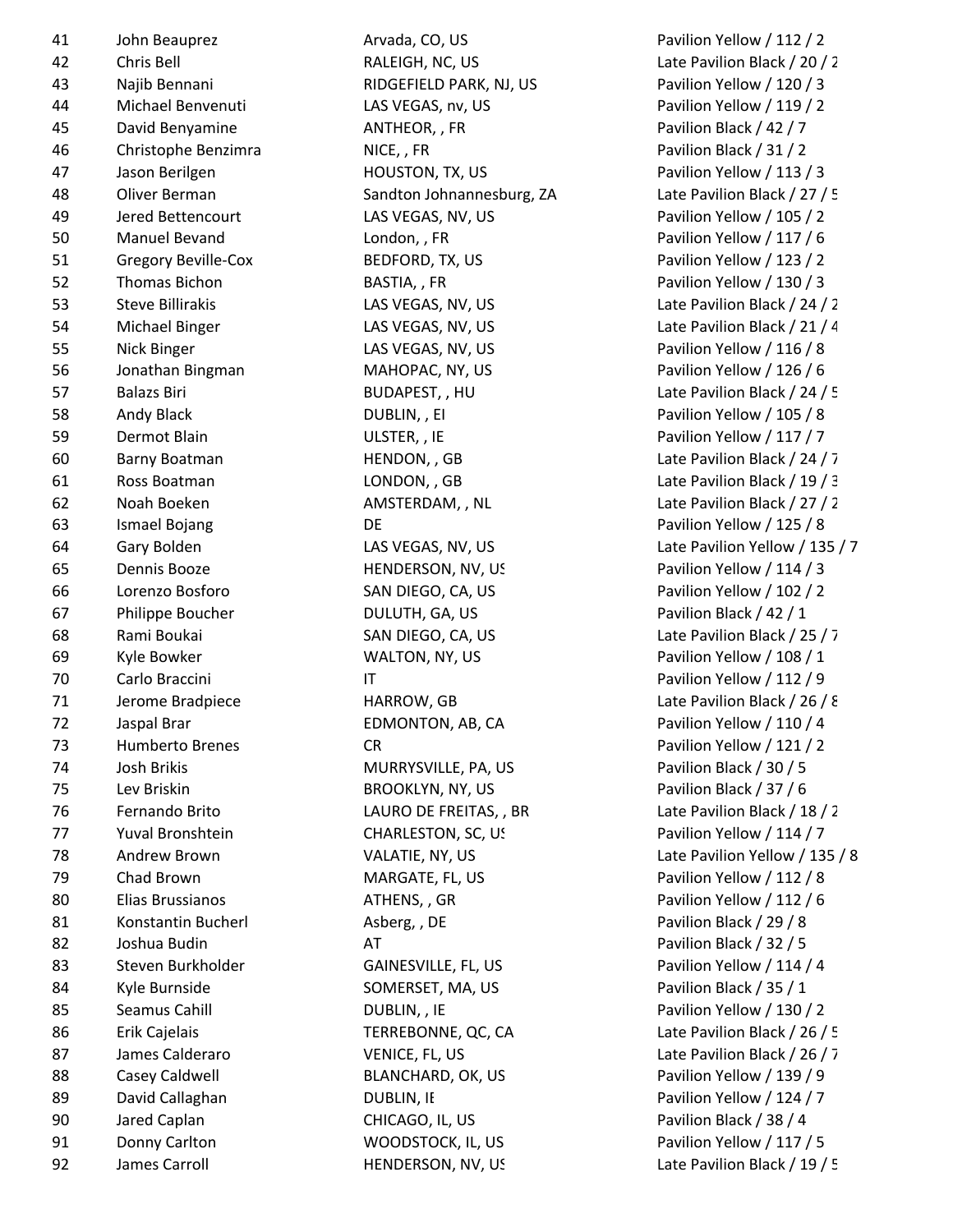| 93  | <b>Russell Carson</b>     | TORONTO, ON, CA             | Pavilion Yellow / 139   |
|-----|---------------------------|-----------------------------|-------------------------|
| 94  | <b>Tom Chambers</b>       | CHICAGO, IL, US             | Pavilion Yellow / 109   |
| 95  | <b>Terrence Chan</b>      | VANCOUVER, BC, CA           | Pavilion Yellow / 133   |
| 96  | Chris Hyong Chang         | KELOWNA, BC, CA             | Pavilion Black / 32 / 6 |
| 97  | WeiKai Chang              | LOS ANGELES, CA, U.         | Pavilion Black / 43 / 6 |
| 98  | Peter Charalambous        | SUFFOLK, , GB               | Pavilion Yellow / 109   |
| 99  | Niall Charlton            | CARDIGG, , GB               | Pavilion Black / 38 / 7 |
| 100 | Andrew Chen               | MISSISSAUGA, ON, CA         | Pavilion Yellow / 126   |
| 101 | Tommy Chen                | SAN FRANCISCO, CA, US       | Pavilion Yellow / 139   |
| 102 | <b>Bill Chen</b>          | LAFAYETTE HILL, PA, US      | Pavilion Yellow / 130   |
| 103 | Joseph Cheong             | LA MIRADA, CA, US           | Late Pavilion Black / 2 |
| 104 | Alessandro Chiarato       | ROVIGO, , IT                | Pavilion Yellow / 120   |
| 105 | Stephen Chidwick          | DEAL, , GB                  | Pavilion Yellow / 133   |
| 106 | David Chiu                | LAS VEGAS, NV, US           | Pavilion Yellow / 105   |
| 107 | Julien Claudepierre       | TOUL,, FR                   | Pavilion Yellow / 118   |
| 108 | <b>Tristan Clemencon</b>  | <b>FR</b>                   | Pavilion Yellow / 113   |
| 109 | <b>Scott Clements</b>     | CALGARY, AB, CA             | Pavilion Yellow / 119   |
| 110 | <b>Scott Clements</b>     | LAS VEGAS, NV, US           | Pavilion Yellow / 109   |
| 111 | <b>Eric Cloutier</b>      | MONT-LAURIER, QB, CA        | Pavilion Yellow / 111   |
| 112 | <b>Rock Cloutier</b>      | ST JOSEPH DE BEAUCE, QC, CA | Pavilion Black / 28 / 5 |
| 113 | TJ Cloutier               | RICHARDSON, TX, US          | Pavilion Black / 29 / 3 |
| 114 | Gavin Cochrane            | WELWYN,, GB                 | Pavilion Yellow / 137   |
| 115 | Lucien Cohen              | <b>FR</b>                   | Pavilion Yellow / 129   |
| 116 | Darren Coleman            | Henderson, NV, US           | Pavilion Black / 41 / 3 |
| 117 | Jan Collado               | OYTEN, DI                   | Pavilion Black / 42 / 5 |
| 118 | Norman Collingsworth      | NASHVILLE, TN, US           | Pavilion Yellow / 119   |
| 119 | Jim Collopy               | WASHINGTON, DC, US          | Pavilion Yellow / 110   |
| 120 | Daniel Colpoys            | GLOUCESTER, MA, US          | Late Pavilion Yellow /  |
| 121 | Paolo Compagno            | CAMPIONE, , IT              | Pavilion Black / 32 / 7 |
| 122 | Mark Compton              | LONGVIEW, TX, US            | Late Pavilion Yellow /  |
| 123 | Christopher Conrad        | Tallahassee, FL, US         | Pavilion Black / 29 / 6 |
| 124 | Philip Cordano            | CHARLOTTESVLE, VA, US       | Pavilion Yellow / 135   |
| 125 | <b>Tyler Cornell</b>      | SAN CLEMENTE, CA, US        | Pavilion Yellow / 105   |
| 126 | Douglas Corning           | PORTLAND, OR, US            | Pavilion Black / 41 / 5 |
| 127 | Jesus Cortes              | Zaragoza, , GS              | Pavilion Black / 41 / 2 |
| 128 | Peter Costa               | LEICESTER, , GB             | Late Pavilion Black / 1 |
| 129 | <b>Tony Cousineau</b>     | LAS VEGAS, NV, US           | Pavilion Yellow / 116   |
| 130 | Galen Cranston            | Nepean, ON, CA              | Pavilion Yellow / 117   |
| 131 | Cody Crouch               | AMARILLO, TX, US            | Pavilion Yellow / 123   |
| 132 | Jonathan Cuevas           | Charlotte, NC, US           | Pavilion Yellow / 111   |
| 133 | Ryan D'Angelo             | ENDICOTT, NY, US            | Pavilion Yellow / 100   |
| 134 | <b>Guillaume Darcourt</b> | PARIS, , FR                 | Pavilion Yellow / 111   |
| 135 | Darryl Dauenhauer         | LAUGHLIN, NV, US            | Pavilion Yellow / 115   |
| 136 | Mark Davidoff             | PENN VALLEY, PA, U.         | Pavilion Yellow / 120   |
| 137 | Lev Dawson                | Delhi, LA, US               | Pavilion Yellow / 125   |
| 138 | Pieter De Korver          | LEEWARDEN, , NL             | Late Pavilion Black / 2 |
| 139 | Jeremiah Degreef          | GROVETOWN, GA, US           | Pavilion Black / 38 / 3 |
| 140 | Marc Delimal              | <b>FR</b>                   | Pavilion Yellow / 125   |
| 141 | Ryan Dellazizzo           | BELOEIL, , CA               | Late Pavilion Black / 2 |
| 142 | Christopher DeMaci        | STANTON, CA, US             | Pavilion Black / 38 / 9 |
| 143 | Jonathan Depa             | CHICAGO, IL, US             | Pavilion Black / 42 / 9 |
| 144 | Henning Dethlefsen        | Sydals, , DK                | Pavilion Black / 41 / 7 |
|     |                           |                             |                         |

TORONTO, ON, CA Pavilion Yellow / 139 / 7 94 Tom Chambers CHICAGO, IL, US Pavilion Yellow / 109 / 6 VANCOUVER, BC, CA Pavilion Yellow / 133 / 9 KELOWNA, BC, CA Pavilion Black / 32 / 6 LOS ANGELES, CA, US Pavilion Black / 43 / 6 SUFFOLK, , GB Pavilion Yellow / 109 / 2 CARDIGG, , GB Pavilion Black / 38 / 7 MISSISSAUGA, ON, CA Pavilion Yellow / 126 / 2 SAN FRANCISCO, CA, US Pavilion Yellow / 139 / 1 LAFAYETTE HILL, PA, US Pavilion Yellow / 130 / 4 LA MIRADA, CA, US Late Pavilion Black / 20 / 9 ROVIGO, , IT Pavilion Yellow / 120 / 9 DEAL, , GB Pavilion Yellow / 133 / 2 LAS VEGAS, NV, US Pavilion Yellow / 105 / 4 TOUL, , FR Pavilion Yellow / 118 / 2 FR Pavilion Yellow / 113 / 8 CALGARY, AB, CA Pavilion Yellow / 119 / 4 LAS VEGAS, NV, US Pavilion Yellow / 109 / 5 MONT-LAURIER, QB, CA Pavilion Yellow / 111 / 7 ST JOSEPH DE BEAUCE, QC, CA Pavilion Black / 28 / 5 RICHARDSON, TX, US Pavilion Black / 29 / 3 WELWYN, , GB Pavilion Yellow / 137 / 1 FR Pavilion Yellow / 129 / 2 Henderson, NV, US Pavilion Black / 41 / 3 117 Jan Collado OYTEN, DE Pavilion Black / 42 / 5 NASHVILLE, TN, US Pavilion Yellow / 119 / 3 WASHINGTON, DC, US Pavilion Yellow / 110 / 2 120 Daniel Colpoys GLOUCESTER, MA, US Late Pavilion Yellow / 130 / 6 CAMPIONE, IT Pavilion Black / 32 / 7 LONGVIEW, TX, US Late Pavilion Yellow / 125 / 4 Tallahassee, FL, US Pavilion Black / 29 / 6 CHARLOTTESVLE, VA, US Pavilion Yellow / 135 / 9 SAN CLEMENTE, CA, US Pavilion Yellow / 105 / 9 PORTLAND, OR, US Pavilion Black / 41 / 5 Zaragoza, , GS Pavilion Black / 41 / 2 LEICESTER, , GB Late Pavilion Black / 16 / 6 LAS VEGAS, NV, US Pavilion Yellow / 116 / 6 Nepean, ON, CA Pavilion Yellow / 117 / 1 AMARILLO, TX, US Pavilion Yellow / 123 / 9 Charlotte, NC, US Pavilion Yellow / 111 / 4 ENDICOTT, NY, US Pavilion Yellow / 100 / 9 PARIS, , FR PARIS, PARIS, PARIS, PARIS, PARIS, PARIS, PARIS, PARIS, PARIS, PARIS, PARIS, PARIS, PARIS, PARIS, P LAUGHLIN, NV, US Pavilion Yellow / 115 / 9 PENN VALLEY, PA, US PARK DAVILION Yellow / 120 / 8 Delhi, LA, US Pavilion Yellow / 125 / 9 LEEWARDEN, , NL Late Pavilion Black / 27 / 4 GROVETOWN, GA, US Pavilion Black / 38 / 3 FR Pavilion Yellow / 125 / 5 BELOEIL, , CA Late Pavilion Black / 22 / 8 142 STANTON, CA, US Pavilion Black / 38 / 9 CHICAGO, IL, US Pavilion Black / 42 / 9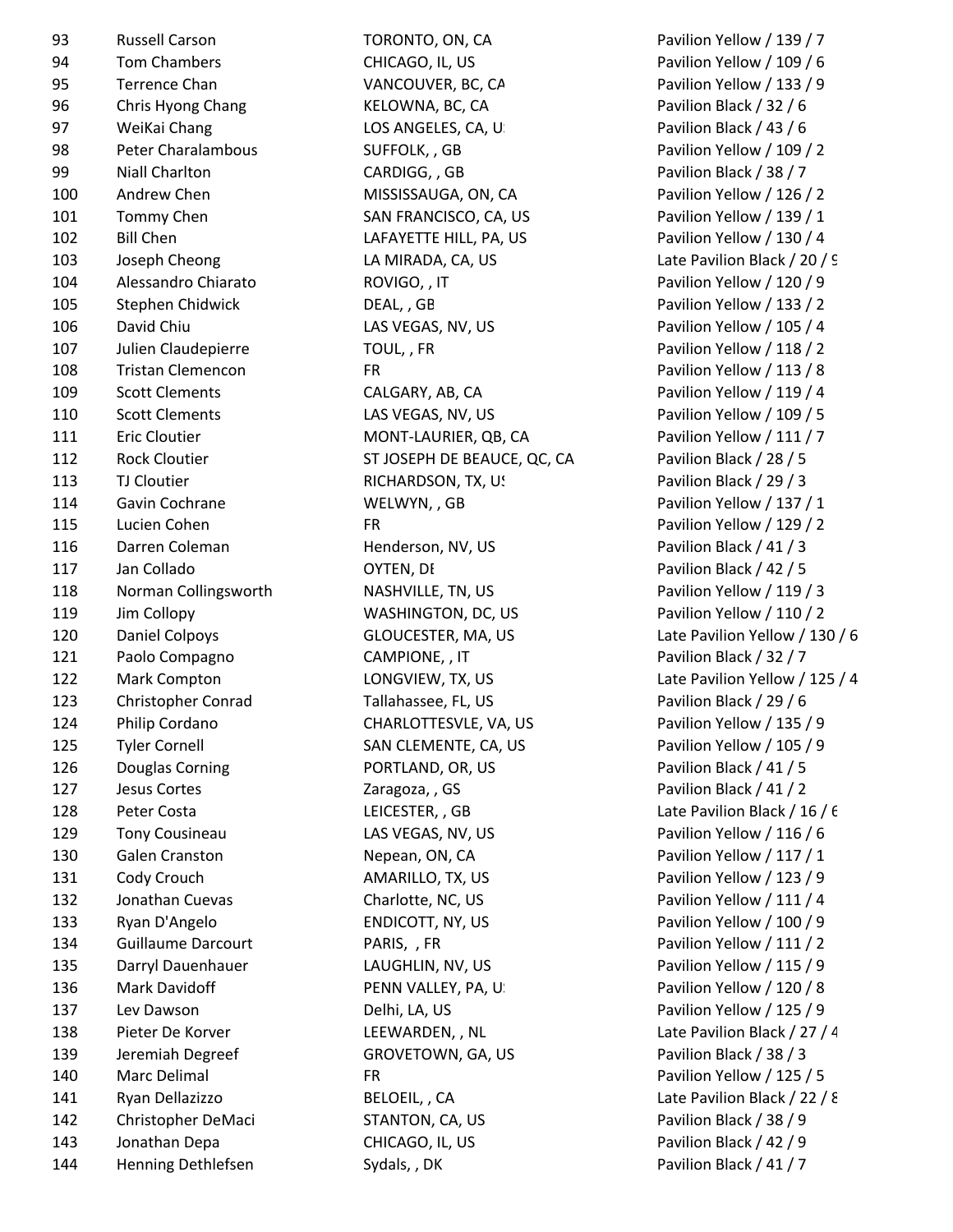196 Justin Gardenhire PONCA CITY, OK, US Pavilion Black / 33 / 9

145 Jason DeWitt DECATUR, GA, US Late Pavilion Yellow / 130 / 8 146 Jay Diaz **BROWNFIELD, TX, US Pavilion Yellow** / 101 / 7 147 Mark Dickstein NEW YORK, NY, US Late Pavilion Black / 21 / 7 148 Gaetano Dipasquale AT Pavilion Yellow / 128 / 3 149 Quinn Do El Monte, CA, US Pavilion Yellow / 118 / 7 150 Ryan Dodge **AUSTIN, TX, US** AUSTIN, TX, AS Late Pavilion Yellow / 120 / 5 151 Alexander Doroshko PALATINE, IL, US Pavilion Yellow / 138 / 3 152 Nathan Doudney **ROCKWALL, TX, US** Pavilion Black / 33 / 2 153 Alexander Dovzhenko ST PETERSBURG, , RU Pavilion Yellow / 113 / 6 154 Michael Downey WOODSIDE, NY, US Pavilion Yellow / 122 / 2 155 Carl Doyon LASALLE, QC, CA Pavilion Yellow / 115 / 7 156 Elyahu Dror JERUSALEM, , IL Pavilion Yellow / 132 / 5 157 Dash Dudley LANSING, MI, US Pavilion Yellow / 117 / 2 158 Jonathan Duhamel BOUCHERVILLE, QC, CA Pavilion Yellow / 124 / 1 159 James Dunkelberger Wichita, KS, US Pavilion Black / 44 / 2 160 Ruslan Dykshteyn BROOKLYN, NY, US Pavilion Yellow / 136 / 1 161 Magnus Edengren ALTA, SE Pavilion Black / 36 / 8 162 James Egerer HEMLOCK, MI, US Late Pavilion Black / 19 / 1 163 Benjamin Eilers RALEIGH, NC, US Late Pavilion Black / 22 / 7 164 Linus Eklund Malmo, , SE Pavilion Yellow / 127 / 7 165 Eli Elezra HENDERSON, NV, US Pavilion Black / 37 / 9 166 David Emmons **HOUSTON, TX, US** Late Pavilion Black / 16 / 3 167 Alan Engel LAS VEGAS, NV, US Pavilion Black / 39 / 5 168 Brian England HAZLET, NJ, US Pavilion Black / 44 / 4 169 Jonas Entin **EL SOBRANTE, CA, U**S Pavilion Black / 35 / 4 170 Ismail Erkenov MOSCOW, , RU Pavilion Black / 34 / 2 171 Ilya Ermakov Moscow, , RU Pavilion Yellow / 132 / 6 172 Scott Eskenazi MERCER ISLAND, WA, US Pavilion Yellow / 108 / 6 173 Arnaud Esquevin BLANDY LES TOURS, , FR Pavilion Yellow / 114 / 8 174 Matthew Ezrol COCONUT CREEK, FL, US Pavilion Yellow / 110 / 8 175 Michael Fardan **Vilnius, LT** Pavilion Black / 45 / 8 176 Valter Farina **GENOVA, IT** CHANGE Late Pavilion Black / 17 / 3 177 Tito Feltrin 2007 BR BR Pavilion Yellow / 102 / 4 178 Leonardo Fernandez CAPITAL, BUENOS AIRES, MA, AD Late Pavilion Yellow / 125 / 7 179 Pablo Fernandez ASUNCION, , PY Pavilion Yellow / 110 / 3 180 Amnon Filippi NEW YORK, NY, US Late Pavilion Black / 19 / 9 181 Alex Findlay **No. 2018** US **US** Late Pavilion Black / 17 / 6 182 Darryll Fish CAPE CORAL, FL, US Late Pavilion Black / 25 / 2 183 Bruno Fitoussi SCEAUX, FR Pavilion Black / 44 / 5 184 Leif Force TALLAHASSEE, FL, US Pavilion Black / 30 / 4 185 Michael Fosco Lake Zurich, IL, US Pavilion Black / 33 / 1 186 Conrad Fourie LC Pavilion Yellow / 136 / 4 187 David Fox CORAM, NY, US Late Pavilion Black / 17 / 5 188 Victor Frank SUGAR LAND, TX, US Pavilion Yellow / 111 / 5 189 Kim Frederiksen HENDERSON, NV, US Pavilion Black / 30 / 8 190 Ivan Freitez **CARACAS, VE CARACAS** Pavilion Yellow / 126 / 7 191 Eric Froehlich LAS VEAGAS, NV, US Pavilion Black / 36 / 9 192 Warren Fund VIRGINIA BEACH, VA, US Late Pavilion Black / 20 / 8 193 Ricardo Furuguem Petropolis, Rio de Janeiro, BR Pavilion Yellow / 137 / 7 194 Mark Gallagher KINGWOOD, TX, US Pavilion Yellow / 135 / 8 195 Nathan Gamble **NORTH RICHLAND HILLS, TX, U** Pavilion Yellow / 125 / 2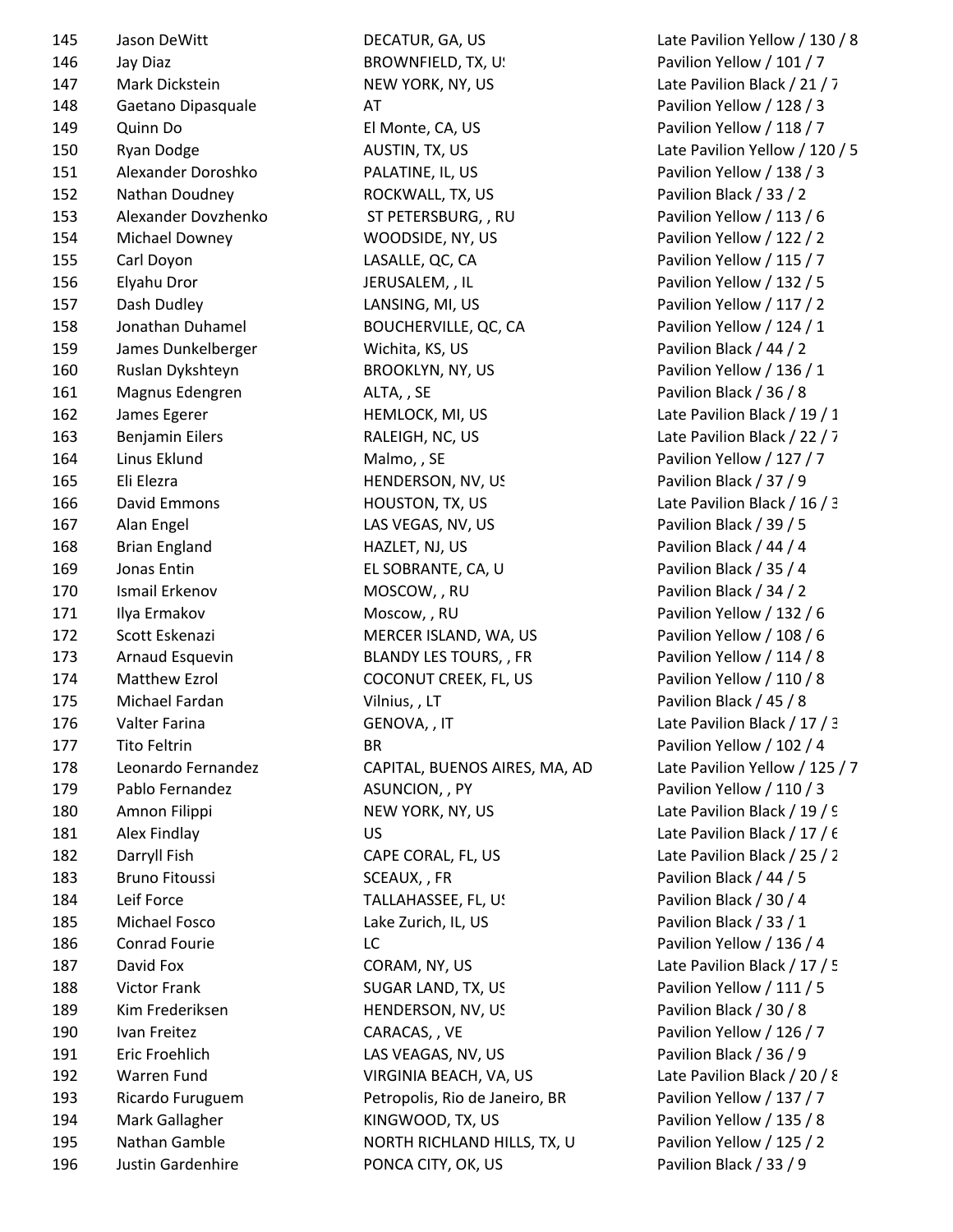| 197 | Anthony Gargano             | Sterling Heights, MI, US | Pavilion Yellow / 127 / 2  |
|-----|-----------------------------|--------------------------|----------------------------|
| 198 | Jean Gaspard                | EVANSTON, IL, US         | Late Pavilion Yellow / 12  |
| 199 | Steven Gee                  | SACRAMENTO, CA, US       | Pavilion Black / 31 / 8    |
| 200 | Kirill Gerasimov            | MOSCOW, , RU             | Pavilion Yellow / 128 / 9  |
| 201 | Sean Getzwiller             | LAS VEGAS, NV, US        | Pavilion Black / 33 / 3    |
| 202 | Chau Giang                  | LAS VEGAS, NV, US        | Late Pavilion Yellow / 12  |
| 203 | Matt Giannetti              | LAS VEGAS, NV, US        | Pavilion Yellow / 123 / 3  |
| 204 | Joshua Gibson               | FORT MYERS, FL, US       | Pavilion Yellow / 136 / 5  |
| 205 | Nick Gibson                 | BUCKS, , GB              | Pavilion Black / 44 / 7    |
| 206 | Carter Gill                 | MADRAS, OR, US           | Pavilion Yellow / 111 / 8  |
| 207 | Oliver Gill Gaber           | LAS VEGAS, NV, US        | Pavilion Yellow / 132 / 8  |
| 208 | <b>Thomas Giorgi</b>        | BRANDON, FL, US          | Pavilion Yellow / 128 / 6  |
| 209 | Matt Glantz                 | LAFAYETTE HILL, PA, US   | Pavilion Yellow / 105 / 5  |
| 210 | Marc Glickman               | WOODLAND HILLS, CA, US   | Pavilion Yellow / 118 / 4  |
| 211 | Ryan Goindoo                | LOS ANGELES, CA, U.      | Late Pavilion Yellow / 13  |
| 212 | <b>Marcus Golser</b>        | ANTHERING, , AT          | Pavilion Black / 40 / 8    |
| 213 | Fabrizio Gonzalez           | MONTEVIDEO, , UY         | Pavilion Yellow / 128 / 7  |
| 214 | Mike Gorodinsky             | ST. LOUIS, MO, US        | Pavilion Yellow / 117 / 8  |
| 215 | Michael Greco               | LONDON, , GB             | Pavilion Yellow / 104 / 3  |
| 216 | Perry Green                 | ANCHORAGE, AK, US        | Pavilion Yellow / 130 / 6  |
| 217 | Matthew Greenwood           | LAS VEGAS, NV, US        | Pavilion Black / 37 / 8    |
| 218 | Paul Greim                  | HELMETTA, NJ, US         | Late Pavilion Yellow / 11  |
| 219 | Ashton Griffin              | LAKE WORTH, FL, US       | Pavilion Black / 25 / 5    |
| 220 | <b>Dmitry Gromov</b>        | MOSCOW, , RS             | Late Pavilion Black / 24 / |
| 221 | <b>Bertrand Grospellier</b> | Paris, FR                | Pavilion Yellow / 121 / 6  |
| 222 | <b>Steven Gross</b>         | LAS VEGAS, NV, US        | Pavilion Black / 36 / 3    |
| 223 | Lee Grove                   | SUPERIOR, NE, US         | Pavilion Yellow / 134 / 5  |
| 224 | Ben Grundy                  | LONDON, GB               | Pavilion Yellow / 104 / 4  |
| 225 | Richard Gryko               | ROMFORD ESSEX, , GB      | Pavilion Yellow / 120 / 4  |
| 226 | Joe Gualtieri               | MISSISSAUGA, ON, CA      | Pavilion Black / 28 / 3    |
| 227 | Maurizio Guerra             | BARI, , IT               | Pavilion Yellow / 130 / 1  |
| 228 | Gabor Gyarmati              | Budapest, , HU           | Late Pavilion Black / 16 / |
| 229 | Ville Haavisto              | KOTKA, , FI              | Late Pavilion Black / 20 / |
| 230 | Joe Hachem                  | MELBOURNE, , AU          | Late Pavilion Black / 26 / |
| 231 | Nessim Hadiji               | ARLINGTON, VA, US        | Pavilion Yellow / 129 / 6  |
| 232 | Roger Hairabedian           | GRASSE, , FR             | Late Pavilion Black / 16 / |
| 233 | <b>Brant Hale</b>           | MOORE, OK, US            | Pavilion Yellow / 118 / 6  |
| 234 | Thomas Hall                 | Central Hong Kong, , CN  | Pavilion Black / 36 / 4    |
| 235 | Michael Hallen              | TAMPA, FL, US            | Late Pavilion Black / 20 / |
| 236 | <b>Brent Hanks</b>          | LAS VEGAS, NV, US        | Late Pavilion Yellow / 13  |
| 237 | Alber Hanna                 | HELSINGBORG, , SE        | Pavilion Yellow / 111 / 9  |
| 238 | Jens Hansen                 | DK                       | Pavilion Black / 34 / 6    |
| 239 | Adeep Harb                  | LONG BEACH, MS, U        | Pavilion Black / 38 / 6    |
| 240 | Christian Harder            | ANNAPOLIS, MD, US        | Pavilion Yellow / 131 / 6  |
| 241 | <b>Wilfried Harig</b>       | HAMBURG, , GM            | Late Pavilion Black / 23 / |
| 242 | Jeremy Harkin               | TROUTDALE, OR, US        | Pavilion Yellow / 119 / 7  |
| 243 | Anthony Hartmann            | SHAKOPEE, MN, US         | Late Pavilion Yellow / 12  |
| 244 | Shawn Hattem                | BLAINVILLE, QC, CA       | Pavilion Yellow / 131 / 9  |
| 245 | <b>Greg Hayles</b>          | Utrecht, , AT            | Pavilion Yellow / 119 / 8  |
| 246 | Dan Heimiller               | LAS VEGAS, NV, US        | Late Pavilion Black / 23 / |
| 247 | Phil Hellmuth               | PALO ALTO, CA, US        | Late Pavilion Black / 28 / |
| 248 | Cedric Hengbart             | Auxerre, , FR            | Pavilion Yellow / 136 / 7  |

EVANSTON, IL, US Late Pavilion Yellow / 125 / 6 LAS VEGAS, NV, US Late Pavilion Yellow / 125 / 2 LOS ANGELES, CA, US Late Pavilion Yellow / 135 / 2 218 Paul Greim HELMETTA, NJ, US Late Pavilion Yellow / 115 / 6 MOSCOW, , RS Late Pavilion Black / 24 / 1 Budapest, , HU Late Pavilion Black / 16 / 4 229 Ville Haavisto KOTKA, , FI Late Pavilion Black / 20 / 4 MELBOURNE, , AU Late Pavilion Black / 26 / 9 GRASSE, , FR Late Pavilion Black / 16 / 5 TAMPA, FL, US Late Pavilion Black / 20 / 5 LAS VEGAS, NV, US Late Pavilion Yellow / 135 / 1 HAMBURG, , GM Late Pavilion Black / 23 / 6 243 SHAKOPEE, MN, US Late Pavilion Yellow / 120 / 8 LAS VEGAS, NV, US Late Pavilion Black / 23 / 9 PALO ALTO, CA, US Late Pavilion Black / 28 / 7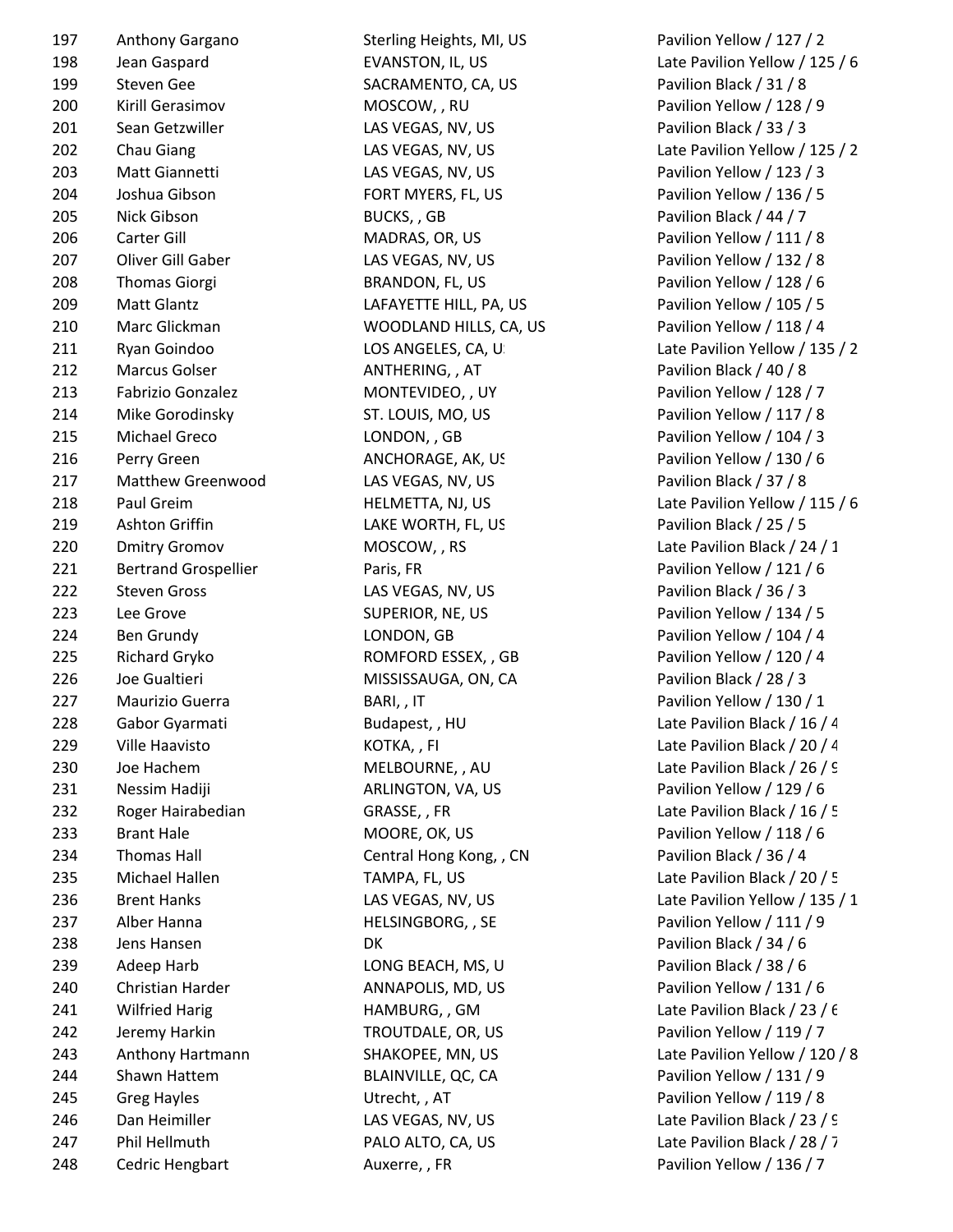| 249 | Daniel Hindin         | DANBURY, CT, US              | Pavilion Black / 37 / 1    |
|-----|-----------------------|------------------------------|----------------------------|
| 250 | Vinh Ho               | CINCINNATI, OH, US           | Pavilion Yellow / 106 / 1  |
| 251 | James Hoeppner        | LAS VEGAS, NV, US            | Pavilion Yellow / 114 / 9  |
| 252 | <b>Fabian Holling</b> | WARENDORF, , DE              | Late Pavilion Black / 21 / |
| 253 | Rob Hollink           | GRONINGEN, , NL              | Late Pavilion Yellow / 12  |
| 254 | Daniel Hood           | GRAPEVINE, TX, US            | Pavilion Yellow / 122 / 4  |
| 255 | Jesper Hougaard       | COPENHAGEN, , DK             | Pavilion Black / 30 / 9    |
| 256 | Jay Houston           | ORLANDO, FL, US              | Pavilion Yellow / 114 / 6  |
| 257 | <b>Bradley Hover</b>  | REDONDO BEACH, CA, US        | Pavilion Yellow / 103 / 8  |
| 258 | Tom Hu                | OAKTON, VA, US               | Late Pavilion Black / 16 / |
| 259 | <b>Ryan Hughes</b>    | PHOENIX, AZ, US              | Pavilion Yellow / 120 / 5  |
| 260 | Matthew Humphrey      | AVON, IN, US                 | Pavilion Yellow / 106 / 4  |
| 261 | <b>Gregory Hurst</b>  | TAZEWELL, TN, US             | Pavilion Yellow / 120 / 1  |
| 262 | David lammarino       | <b>BROOKLYN, NY, US</b>      | Pavilion Yellow / 120 / 7  |
| 263 | Kevin Ihu             | Mililani, HI, US             | Pavilion Yellow / 111 / 6  |
| 264 | Jared Ingles          | DRY PRONG, LA, US            | Pavilion Yellow / 110 / 5  |
| 265 | Samuel Iola           | REDLANDS, CA, US             | Pavilion Black / 28 / 2    |
| 266 | Alessio Isaia         | ROCCABRUNA CUNEO, , IT       | Late Pavilion Black / 18 / |
| 267 | Jussi Jaatinen        | ESPOO,, FI                   | Pavilion Yellow / 114 / 2  |
| 268 | Jan-Peter Jachtmann   | HAMBURG,, DE                 | Pavilion Yellow / 100 / 3  |
| 269 | Mathieu Jacqmin       | <b>FR</b>                    | Pavilion Yellow / 107 / 4  |
| 270 | Will Jaffe            | <b>BRIDGEHAMPTON, NY, US</b> | Pavilion Black / 31 / 4    |
| 271 | Jason James           | MISSISSAUGA, ON, CA          | Pavilion Black / 28 / 6    |
| 272 | Ayodeji Jejelowo      | Houston, TX, US              | Pavilion Black / 24 / 1    |
| 273 | Peter Jetten          | TORONTO, ON, CA              | Late Pavilion Black / 23 / |
| 274 | Adel Jo               | MIAMI, FL, US                | Pavilion Black / 24 / 4    |
| 275 | Carsten Joh           | DORADA, , ES                 | Pavilion Black / 45 / 6    |
| 276 | David Johnson         | WESTLAKE VLG, CA, US         | Late Pavilion Black / 18 / |
| 277 | Tommy Jojola          | LAS VEGAS, NV, US            | Pavilion Black / 35 / 9    |
| 278 | Joshua Jones          | North Liberty, IA, US        | Pavilion Black / 39 / 6    |
| 279 | Kent L Jonsson        | MALMOE, , SE                 | Pavilion Yellow / 101 / 1  |
| 280 | John Juanda           | LAS VEGAS, NV, US            | Pavilion Yellow / 119 / 5  |
| 281 | Adam Junglen          | STOW, OH, US                 | Late Pavilion Yellow / 12  |
| 282 | Tim Kahlmeyer         | HEIDE, , GE                  | Pavilion Black / 34 / 5    |
| 283 | Alex Kamberis         | ROUND LAKE, IL, US           | Pavilion Yellow / 102 / 1  |
| 284 | Michael Kamran        | LOS ANGELES, CA, U.          | Pavilion Yellow / 106 / 2  |
| 285 | Thomas Kaplan         | NEW ROCHELLE, NY, US         | Pavilion Black / 35 / 2    |
| 286 | Jeffrey Kaplow        | RYE BROOK, NY, US            | Pavilion Yellow / 100 / 8  |
| 287 | Dominykas Karmazinas  | VILNIUS, LT                  | Pavilion Yellow / 122 / 8  |
| 288 | Frank Kassela         | ROSSVILLE, TN, US            | Pavilion Yellow / 104 / 1  |
| 289 | Tony Kassouf          | MARION, IA, US               | Late Pavilion Black / 22 / |
| 290 | Nicholas Katovsky     | HENDERSON, NV, US            | Pavilion Yellow / 127 / 8  |
| 291 | Michael Kaufman       | NORTHBOROUGH, MA, US         | Pavilion Yellow / 115 / 2  |
| 292 | Benjamin Kaupp        | WAYNE, PA, US                | Pavilion Yellow / 132 / 4  |
| 293 | Desmond Kearney       | IR.                          | Pavilion Black / 43 / 7    |
| 294 | Alexander Keating     | SARATOGA, CA, US             | Late Pavilion Yellow / 12  |
| 295 | Aaron Keay            | NORTH DELTA, WA, US          | Pavilion Yellow / 105 / 6  |
| 296 | Benjamin Keiley       | MISSOULA, MT, US             | Pavilion Yellow / 128 / 1  |
| 297 | Shreeniwas Kelkar     | KIRKLAND, WA, US             | Pavilion Black / 34 / 8    |
| 298 | Dana Kellstrom        | STEVENSON RANCH, CA, US      | Late Pavilion Yellow / 12  |
| 299 | Dan Kelly             | POTOMAC, MD, US              | Pavilion Yellow / 113 / 2  |
| 300 | JP Kelly              | AYLESBURY, , GB              | Pavilion Yellow / 133 / 4  |
|     |                       |                              |                            |

GRONINGEN, , NL Late Pavilion Yellow / 120 / 1 STOW, OH, US Late Pavilion Yellow / 120 / 2 SARATOGA, CA, US Late Pavilion Yellow / 120 / 4 STEVENSON RANCH, CA, US Late Pavilion Yellow / 125 / 9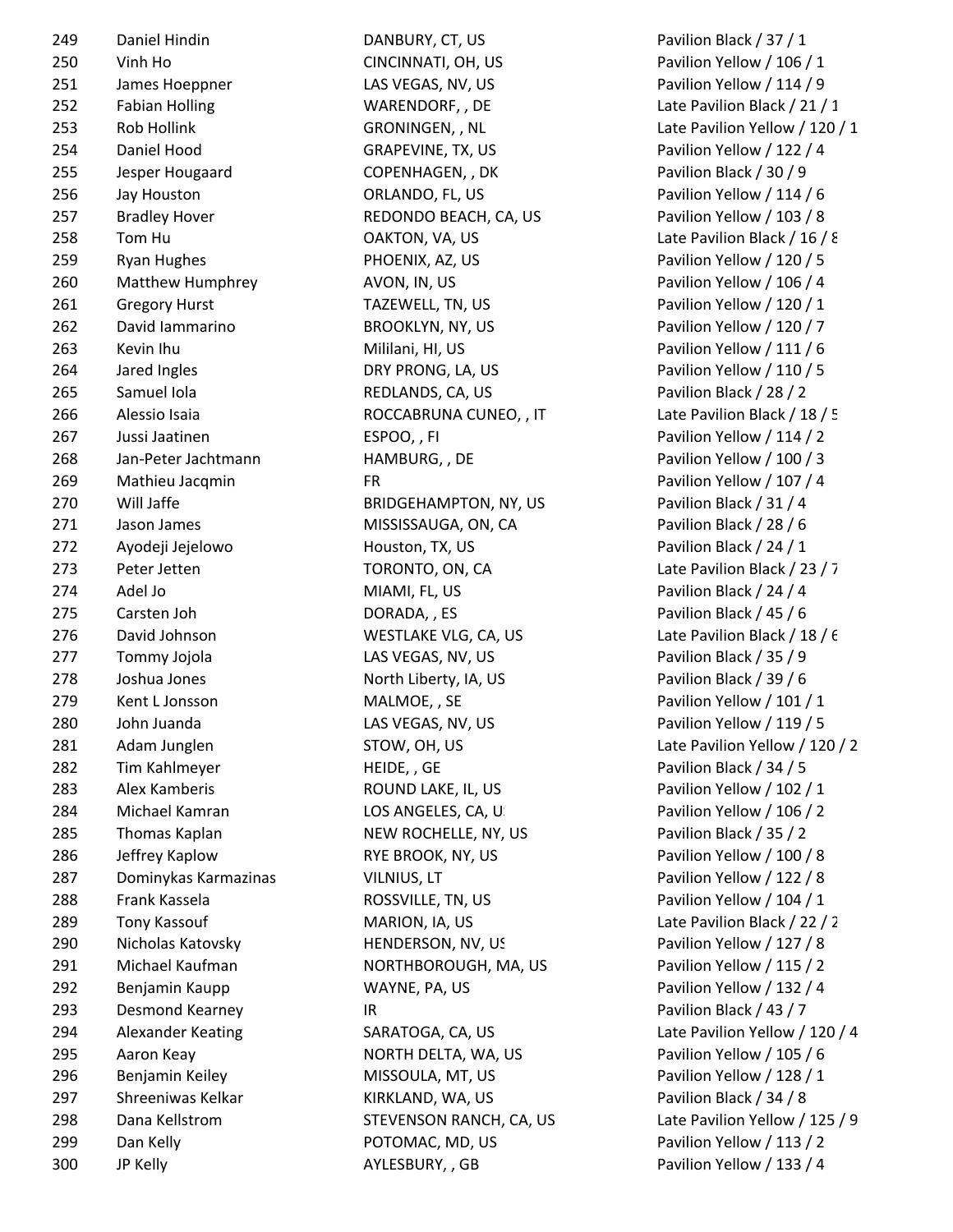| 301        | Matthew Kelly                     | FORT WORTH, TX, U                  | Pavilion Black / 31 / 1      |
|------------|-----------------------------------|------------------------------------|------------------------------|
| 302        | Steven Kelly                      | CAMARILLO, CA, US                  | Pavilion Yellow / 122 / 6    |
| 303        | Bryn Kenney                       | LONG BEACH, NY, US                 | Late Pavilion Yellow / 115   |
| 304        | Clinton Keown                     | EVANSVILLE, IN, US                 | Late Pavilion Black / 25 / 8 |
| 305        | Robin Keston                      | LONDON, , GB                       | Pavilion Yellow / 131 / 8    |
| 306        | Wasam Khemmoro                    | Walled Lake, MI, US                | Pavilion Yellow / 139 / 5    |
| 307        | Rafael Kibrit                     | <b>BUFFALO GROVE, IL, US</b>       | Pavilion Yellow / 103 / 7    |
| 308        | Kory Kilpatrick                   | ATHENS, GA, US                     | Pavilion Black / 33 / 7      |
| 309        | Jeff Kimber                       | LONDON, , GB                       | Pavilion Black / 42 / 3      |
| 310        | Christopher Kimmel                | FLOWOOD, MS, US                    | Late Pavilion Black / 21 / 3 |
| 311        | <b>Matthew Kirk</b>               | MOUNT PLEASANT, , AU               | Late Pavilion Black / 18 / 4 |
| 312        | <b>Bror Kivelio</b>               | Herrala, , FI                      | Pavilion Yellow / 131 / 5    |
| 313        | Stephan Kjerstad                  | BERGEN, , NO                       | Late Pavilion Black / 22 / 9 |
| 314        | Loren Klein                       | LAS VEGAS, NV, US                  | Pavilion Black / 36 / 1      |
| 315        | Thibaut Klinghammer               | LAMPERTHIEM, FR                    | Pavilion Yellow / 125 / 7    |
| 316        | Martin Kohatsu                    | Lima,, GW                          | Pavilion Yellow / 109 / 7    |
| 317        | Erich Kollmann                    | ST. VALENTIN, , AT                 | Pavilion Yellow / 132 / 7    |
| 318        | Phillip Kolodny                   | Spring Valley, CA, US              | Late Pavilion Yellow / 130   |
| 319        | Cedric Kolstad                    | MESA, AZ, US                       | Pavilion Yellow / 117 / 3    |
| 320        | Jari Pekka Komulainen             | Lapinlahti, , FI                   | Late Pavilion Black / 24 / 4 |
| 321        | Adam Kornuth                      | MIDDLESEX, VT, US                  | Pavilion Yellow / 100 / 1    |
| 322        | Chance Kornuth                    | DENVER, CO, US                     | Pavilion Yellow / 107 / 7    |
| 323        | Ryan Kosecki                      | EAST LANSING, MI, US               | Pavilion Yellow / 104 / 6    |
| 324        | Alexander Kostritsyn              | MOSCOW, , RU                       | Pavilion Black / 24 / 9      |
| 325        | Jeremy Kottler                    | LOS ANGELES, CA, U.                | Pavilion Yellow / 138 / 6    |
| 326        | Dilyan Kovachev                   | STAR GAZARA, , BG                  | Pavilion Yellow / 109 / 3    |
| 327        | Mohamad Kowssarie                 | GOTEBORG, , SE                     | Pavilion Black / 33 / 6      |
| 328        | Darren Kramer                     | CAPE TOWN, , ZA                    | Late Pavilion Black / 25 / 9 |
| 329        | Andreas Krause                    | HEILBRONN, , DE                    | Late Pavilion Black / 17 / 9 |
| 330        | Alexander Kravchenko              | MOSCOW, , RU                       | Pavilion Black / 43 / 9      |
| 331        | Robert Kula                       | STOCKHOLM, , SE                    | Late Pavilion Black / 21 / 6 |
| 332        | Eric Kurtzman                     | LAS VEGAS, NV, US                  | Pavilion Yellow / 102 / 6    |
| 333        | Alexander Kuzmin                  | MOSCOW, , RU                       | Late Pavilion Black / 23 / 4 |
| 334        | Valdemar Kwaysser                 | HU                                 | Pavilion Yellow / 112 / 1    |
| 335        | Phil Laak                         | LAS VEGAS, NV, US                  | Pavilion Yellow / 121 / 9    |
| 336        | Ludovic Lacay                     | LONDON, , GB                       | Pavilion Yellow / 129 / 7    |
| 337        | Christophe Lachave                | Frejus,, FR                        | Pavilion Black / 31 / 7      |
| 338        | Joshua Ladines                    | TAMPA, FL, US                      | Pavilion Black / 45 / 1      |
| 339        | Stephen Ladowsky                  | TORONTO, ON, CA                    | Late Pavilion Black / 26 / 6 |
| 340        | Vincent Lam                       | EDMONTON, AB, CA                   | Pavilion Black / 35 / 7      |
| 341        | Anthony Lamarra                   | Houston, TX, US                    | Late Pavilion Black / 23 / 3 |
| 342        | Benjamin Lamb                     | TULSA, OK, US                      | Late Pavilion Yellow / 135   |
| 343        | Brian Lamkin                      | AUSTIN, TX, US                     | Late Pavilion Black / 21 / 8 |
| 344        | George Lampert                    | NAPLES, FL, US                     | Pavilion Yellow / 102 / 8    |
| 345        | Christopher Landgraff             | TEQUESTA, FL, US                   | Pavilion Yellow / 128 / 8    |
| 346        | Jonathan Lane                     | MENASHA, WI, US                    | Pavilion Black / 33 / 4      |
| 347        |                                   |                                    | Pavilion Yellow / 139 / 4    |
|            | Florian Langmann<br>Aaron Lasater | VIENNA, , AT<br>ALPHARETTA, GA, U! | Pavilion Yellow / 137 / 8    |
| 348<br>349 | <b>Ted Lawson</b>                 | HENDERSON, NV, US                  | Late Pavilion Yellow / 125   |
| 350        | Allan Le                          | HUNTINGTN BEACH, CA, US            | Late Pavilion Black / 25 / 5 |
| 351        | Nam Le                            |                                    | Pavilion Yellow / 136 / 6    |
| 352        | Tommy Le                          | TUSTIN, CA, US<br>TUSTIN, CA, US   | Late Pavilion Black / 22 / 5 |
|            |                                   |                                    |                              |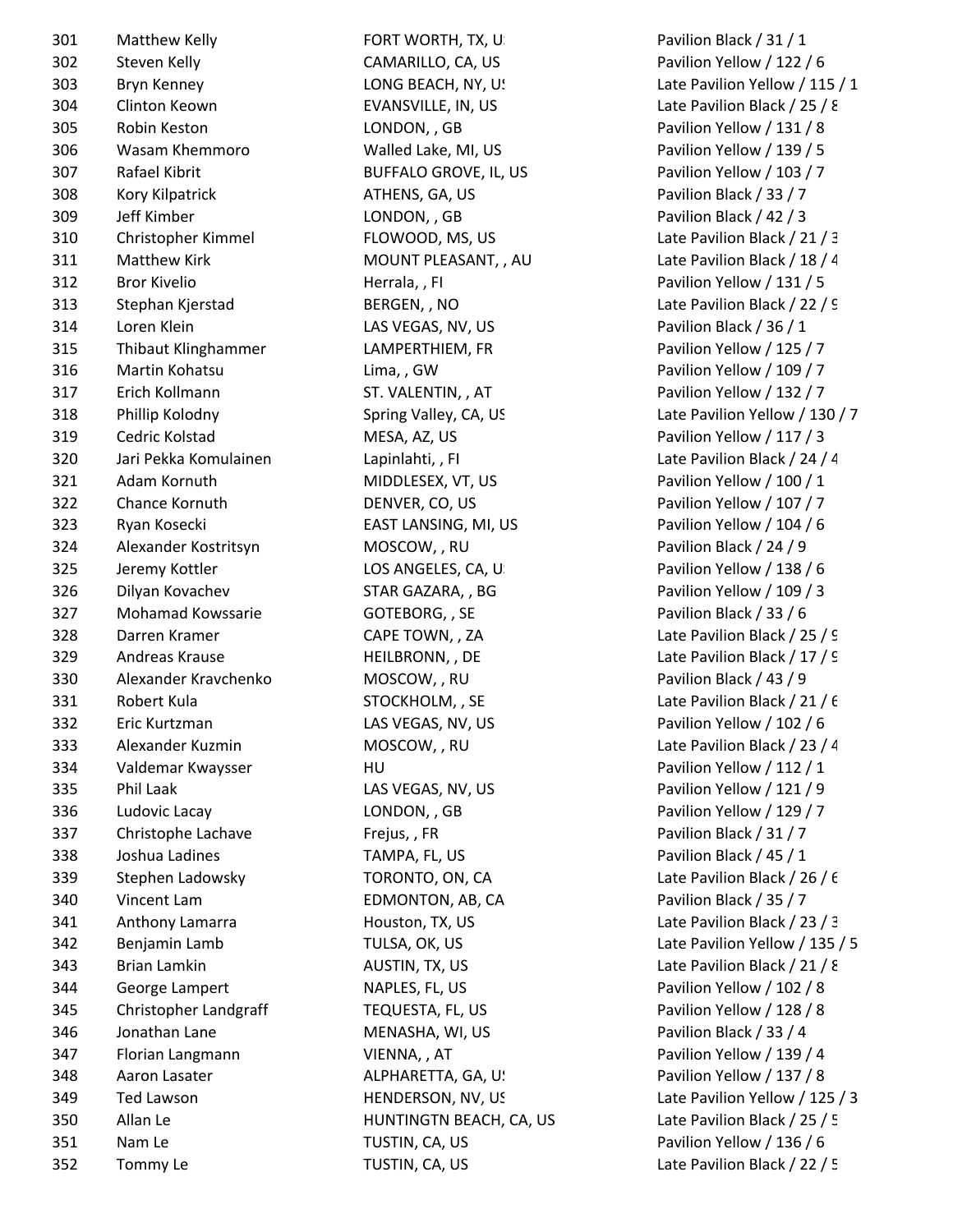| 353 | Jeanphilippe Leandr      |
|-----|--------------------------|
| 354 | John Leathart            |
| 355 | <b>Preston Lee</b>       |
| 356 | Matthew Leecy            |
| 357 | Matt Lefkowitz           |
| 358 | Laurent Lefrancq         |
| 359 | Markus Lehmann           |
| 360 | Karim Lehoussine         |
| 361 | James Lenaghan           |
| 362 | Ken Lennaard             |
| 363 | Stephen Lennon           |
| 364 | Ruben Levy               |
| 365 | Andrew Lichtenberg       |
| 366 | George Lind              |
| 367 | <b>Erick Lindgren</b>    |
| 368 | Sholom Lipszyc           |
| 369 | Jeffrey Lisandro         |
| 370 | Jonathan Little          |
| 371 | Jeff Littlefield         |
| 372 | <b>Gary Long</b>         |
| 373 | Karen Longfellow         |
| 374 | <b>Guang Lu</b>          |
| 375 | Yong Lu                  |
| 376 | <b>Fredrick Lum</b>      |
| 377 | Hieu Luu                 |
| 378 | Dau Ly                   |
| 379 | Angus Lynn               |
| 380 | <b>Mathias Maasberg</b>  |
| 381 | <b>Kevin MacPhee</b>     |
| 382 | Ayaz Mahmood             |
| 383 | Jonathan Mahnke          |
| 384 | Karl Mahrenholz          |
| 385 | Alexey Makarov           |
| 386 | <b>Bharminder Maker</b>  |
| 387 | Tsubasa Manabe           |
| 388 | Scott Mandel             |
| 389 | <b>Austin Marks</b>      |
| 390 | <b>Tyson Marks</b>       |
| 391 | <b>Matthew Martinez</b>  |
| 392 | <b>Nestor Martinez</b>   |
| 393 | <b>Rino Mathis</b>       |
| 394 | <b>Robert Matthews</b>   |
| 395 | Mike Matusow             |
| 396 | <b>William McBride</b>   |
| 397 | <b>Edward Mccann</b>     |
| 398 | Stephen Mcdonald         |
| 399 | <b>Bradley Mcfarland</b> |
| 400 | <b>Taylor Mcfarland</b>  |
| 401 | Cameron Mckinley         |
| 402 | William Mcmahan          |
| 403 | <b>Nenad Medic</b>       |
| 404 | Vladimir Mefodichev      |
|     |                          |

353 Jeanphilippe Leandri Paris, , FR Pavilion Yellow / 125 / 3 HERNDON, VA, US Pavilion Yellow / 109 / 9 OTTAWA, KS, US Late Pavilion Black / 22 / 6 CARMEL VALLEY, CA, US Pavilion Black / 33 / 5 PARIS, , FF PARIS, Pavilion Yellow / 135 / 7 MAUREN, DE Pavilion Yellow / 129 / 9 ER Pavilion Yellow / 110 / 9 MOBILE, AL, US Pavilion Yellow / 134 / 9 FORT WORTH, TX, US Pavilion Black / 45 / 4 HASTINGS, , GB Pavilion Yellow / 127 / 1 MALAGA, , ES Pavilion Yellow / 100 / 4 365 Andrew Las VEGAS, NY, US وPavilion Yellow / 103 / 4 366 George Lind GILBERT, AZ, US Pavilion Yellow / 100 / 2 LAS VEGAS, NV, US Pavilion Yellow / 111 / 3 BROOKLYN, NY, US Pavilion Black / 36 / 5 SALERNO, , IT Pavilion Yellow / 100 / 6 370 Jonathan Little LAS VEGAS, NV, US Pavilion Yellow / 110 / 6 GREENVILLE, TX, US Pavilion Black / 38 / 8 NAPLES, FL, US Pavilion Yellow / 118 / 5 INDIAN SMORES, FL, US Pavilion Black / 41 / 1 VANCOUVER, BC, CA Pavilion Black / 44 / 9 EDMONTON, , CA Pavilion Black / 24 / 6 VANCOUVER, BC, CA Pavilion Yellow / 119 / 6 RIVERSIDE, CA, US Pavilion Yellow / 130 / 9 DULUTH, GA, US Late Pavilion Black / 17 / 1 PEMBROKE, BM Pavilion Yellow / 121 / 5 Wardenburg, , DE Pavilion Yellow / 121 / 4 COEUR D ALENE, ID, US Pavilion Black / 42 / 4 SUGARLAND, TX, US Pavilion Black / 30 / 2 Mesa, AZ, US Pavilion Yellow / 107 / 1 LONDON, , GB Pavilion Yellow / 134 / 4 MOSCOW, , RU Pavilion Yellow / 121 / 8 SURREY, , GB Pavilion Yellow / 123 / 4 KARLSRUHE, , DE Pavilion Black / 31 / 6 CHICAGO, IL, US Late Pavilion Black / 23 / 5 MURRELLS INLET, SC, US Pavilion Black / 43 / 5 SACRAMENTO, CA, US Pavilion Yellow / 132 / 3 SEABROOK, TX, US Pavilion Yellow / 106 / 6 USTER, , CH Pavilion Yellow / 123 / 7 SHELBYVILLE, KY, US Pavilion Yellow / 102 / 5 HENDERSON, NV, US Pavilion Yellow / 100 / 5 THONOTOSASSA, FL, US Pavilion Yellow / 124 / 3 EDMOND, OK, US Pavilion Yellow / 116 / 3 Lucan, , IR **Stephen McDonald Lucan, , IR** Pavilion Yellow / 122 / 7 WHITEHALL, PA, US Pavilion Yellow / 104 / 2 SEATTLE, WA, US Late Pavilion Black / 19 / 4 VANCOUVER, WA, US Pavilion Yellow / 126 / 4 STRAWBERRY PLAINS, TN, US Late Pavilion Black / 16 / 1 NIAGARA FALLS, ON, CA Late Pavilion Black / 27 / 6

355 Preston Lee MILLBRAE, CA, CA Late Pavilion Yellow / 130 / 9 MISSOULA, MT, US Late Pavilion Yellow / 120 / 7 404 Vladimir Mefodichev KOROLEV, NY, US Pavilion Yellow / 132 / 1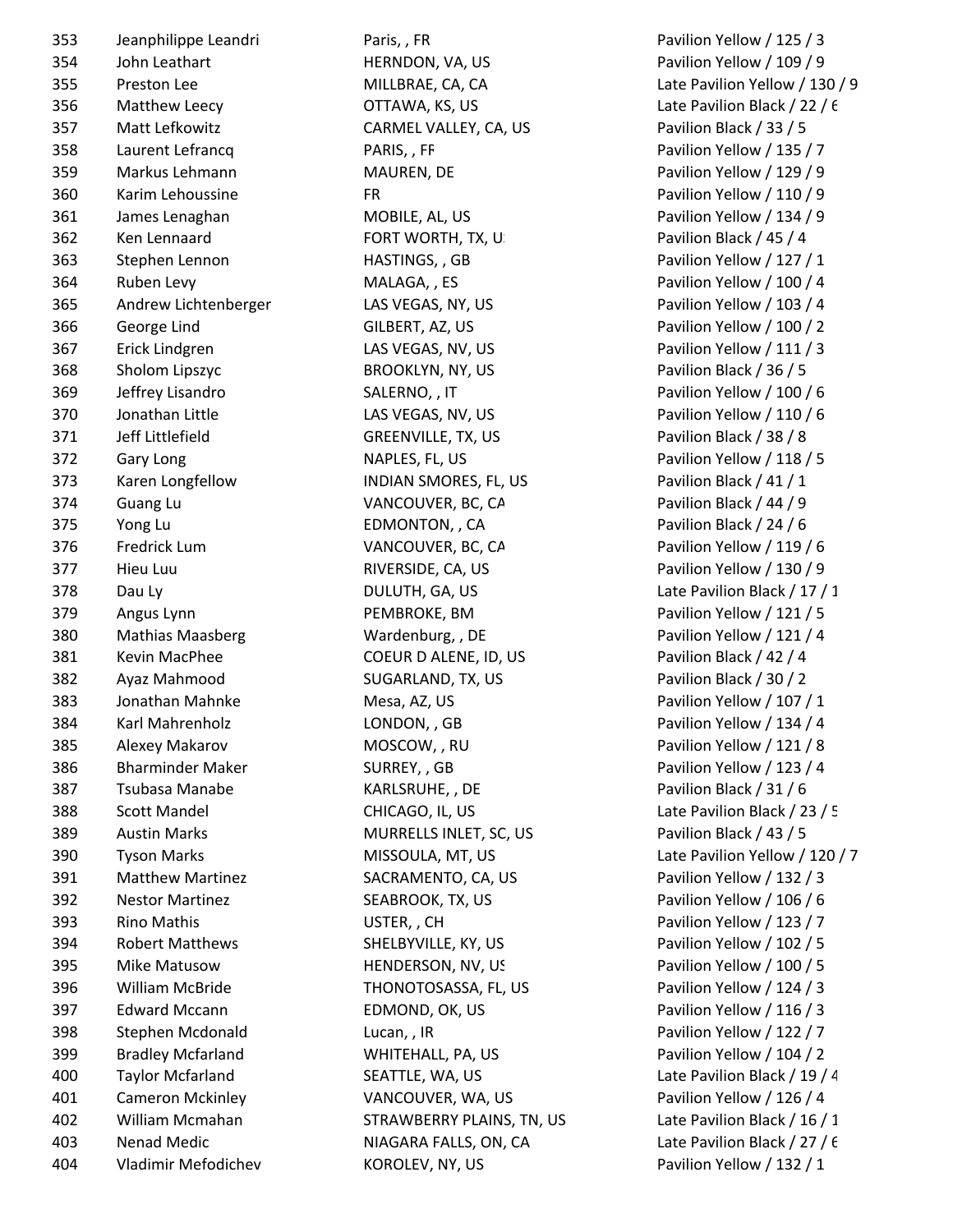| 405 | <b>Heather Sue Mercer</b> | NEW YORK, NY, US       | Pavilion Yellow / 126   |
|-----|---------------------------|------------------------|-------------------------|
| 406 | Robert Mercer             | MARKHAM, ON, CA        | Pavilion Black / 31 / 3 |
| 407 | Jason Mercier             | DAVIE, FL, US          | Pavilion Yellow / 132   |
| 408 | Jyri Merivirta            | Helsinki,, FI          | Pavilion Yellow / 114   |
| 409 | Joel Merwick              | LINCOLN, NE, US        | Pavilion Yellow / 105   |
| 410 | Guerfi Mesbah             | Paris,, FR             | Pavilion Yellow / 134   |
| 411 | Douglas Meyer             | Fredonia, WI, US       | Pavilion Yellow / 134   |
| 412 | <b>Patrick Miles</b>      | Shoreview, MN, US      | Late Pavilion Yellow /  |
| 413 | <b>Timothy Miles</b>      | TALLAHASSEE, FL, US    | Pavilion Yellow / 129   |
| 414 | <b>Andrew Miles</b>       | Houndroad, , GB        | Late Pavilion Black / 2 |
| 415 | <b>Edward Millard</b>     | BATTLE CREEK, MI, US   | Pavilion Black / 35 / 8 |
| 416 | <b>Matthew Miller</b>     | Scottsdale, AZ, US     | Late Pavilion Black / 2 |
| 417 | Michael Mills             | DOWNEY, CA, US         | Late Pavilion Black / 2 |
| 418 | David Miscikowski         | SAN DIEGO, CA, US      | Pavilion Yellow / 131   |
| 419 | Michael Mizrachi          | MIAMI, FL, US          | Pavilion Black / 25 / 1 |
| 420 | Robert Mizrachi           | MIAMI, FL, US          | Pavilion Black / 25 / 2 |
| 421 | Sorel Mizzi               | TORONTO, ON, CA        | Pavilion Yellow / 138   |
| 422 | Jason Moe                 | CARMICHAEL, CA, U!     | Late Pavilion Black / 1 |
| 423 | <b>Brian Mogeleffky</b>   | Huntington, NY, US     | Late Pavilion Black / 2 |
| 424 | Josef Monro               | BEVERLY HILLS, MI, US  | Pavilion Yellow / 123   |
| 425 | <b>Arthur Morris</b>      | COLLEYVILLE, TX, US    | Pavilion Yellow / 101   |
| 426 | Kirk Morrison             | WITCHITA, KS, US       | Late Pavilion Yellow /  |
| 427 | Carlos Mortensen          | HENDERSON, NV, US      | Pavilion Black / 45 / 3 |
| 428 | <b>Dmitry Motorov</b>     | ST PETERSBURG, , RI    | Pavilion Black / 29 / 4 |
| 429 | Uzair Mulla               | Leawood, KS, US        | Pavilion Yellow / 129   |
| 430 | Kevin Murphy              | HIGHLAND MILLS, NY, US | Pavilion Yellow / 104   |
| 431 | <b>Rufus Nagel</b>        | DENVER, CO, US         | Pavilion Black / 39 / 3 |
| 432 | Ricardo Nakamura          | Londrina Pr,, BR       | Pavilion Yellow / 113   |
| 433 | <b>Gabriel Nassif</b>     | PARIS,, FF             | Pavilion Yellow / 137   |
| 434 | Luis Navas                | Badalona, GS           | Late Pavilion Black / 2 |
| 435 | Javad Navran              | IRVINE, CA, US         | Late Pavilion Black / 2 |
| 436 | Simeon Naydenov           | PAXTON, MA, US         | Pavilion Yellow / 127   |
| 437 | Daniel Negreanu           | TORONTO, ON, CA        | Pavilion Black / 43 / 3 |
| 438 | Cameron New               | THE WOODLAND, TX, US   | Late Pavilion Black / 2 |
| 439 | James Newberry            | POTOMAC, MD, US        | Pavilion Yellow / 113   |
| 440 | Clayton Newman            | SAN DIEGO, CA, US      | Pavilion Black / 33 / 8 |
| 441 | Samuel Ngai               | EDMONTON, AB, CA       | Pavilion Yellow / 119   |
| 442 | Andrew Nguyen             | Milpitas, CA, US       | Pavilion Yellow / 133   |
| 443 | Manh Nguyen               | PITTSBURGH, PA, US     | Pavilion Yellow / 137   |
| 444 | Men Nguyen                | BELL GARDENS, CA, US   | Pavilion Black / 30 / 6 |
| 445 | Alessandro Nocerino       | CARACAS, , VE          | Pavilion Yellow / 124   |
| 446 | Joshua Norris             | TORONTO, ON, CA        | Late Pavilion Black / 1 |
| 447 | Hernan Novick             | Montevideo, , UY       | Pavilion Black / 39 / 8 |
| 448 | John O'shea               | DUBLIN, , IE           | Pavilion Yellow / 115   |
| 449 | Jose Obadia               | MELILLA, , ES          | Pavilion Yellow / 101   |
| 450 | <b>Edward Ochana</b>      | ELGIN, IL, US          | Late Pavilion Black / 1 |
| 451 | Donnacha Odea             | DUBLIN, , IE           | Pavilion Yellow / 126   |
| 452 | Matthew Odonnell          | Lutz, FL, US           | Pavilion Black / 44 / 1 |
| 453 | Mikael Oestreicher        | METZ, , FR             | Pavilion Black / 32 / 8 |
| 454 | Christopher Oliver        | HOLIDAY, FL, US        | Pavilion Black / 28 / 1 |
| 455 | Kazuhito Oshima           | TEMECULA, CA, US       | Pavilion Black / 24 / 5 |
| 456 | Aaron Overton             | PHILADELPHIA, PA, US   | Pavilion Black / 37 / 4 |

NEW YORK, NY, US Pavilion Yellow / 126 / 8 Shoreview, MN, US Late Pavilion Yellow / 135 / 9 Houndroad, , GB Late Pavilion Black / 25 / 6 Scottsdale, AZ, US Late Pavilion Black / 27 / 3 DOWNEY, CA, US Late Pavilion Black / 24 / 3 CARMICHAEL, CA, U. Late Pavilion Black / 19 / 7 Huntington, NY, US Late Pavilion Black / 24 / 8 WITCHITA, KS, US Late Pavilion Yellow / 130 / 4 Badalona, , GS Late Pavilion Black / 26 / 4 IRVINE, CA, US Late Pavilion Black / 20 / 3 THE WOODLAND, TX, US Late Pavilion Black / 20 / 1 TORONTO, ON, CA Late Pavilion Black / 17 / 8 ELGIN, IL, US Late Pavilion Black / 18 / 9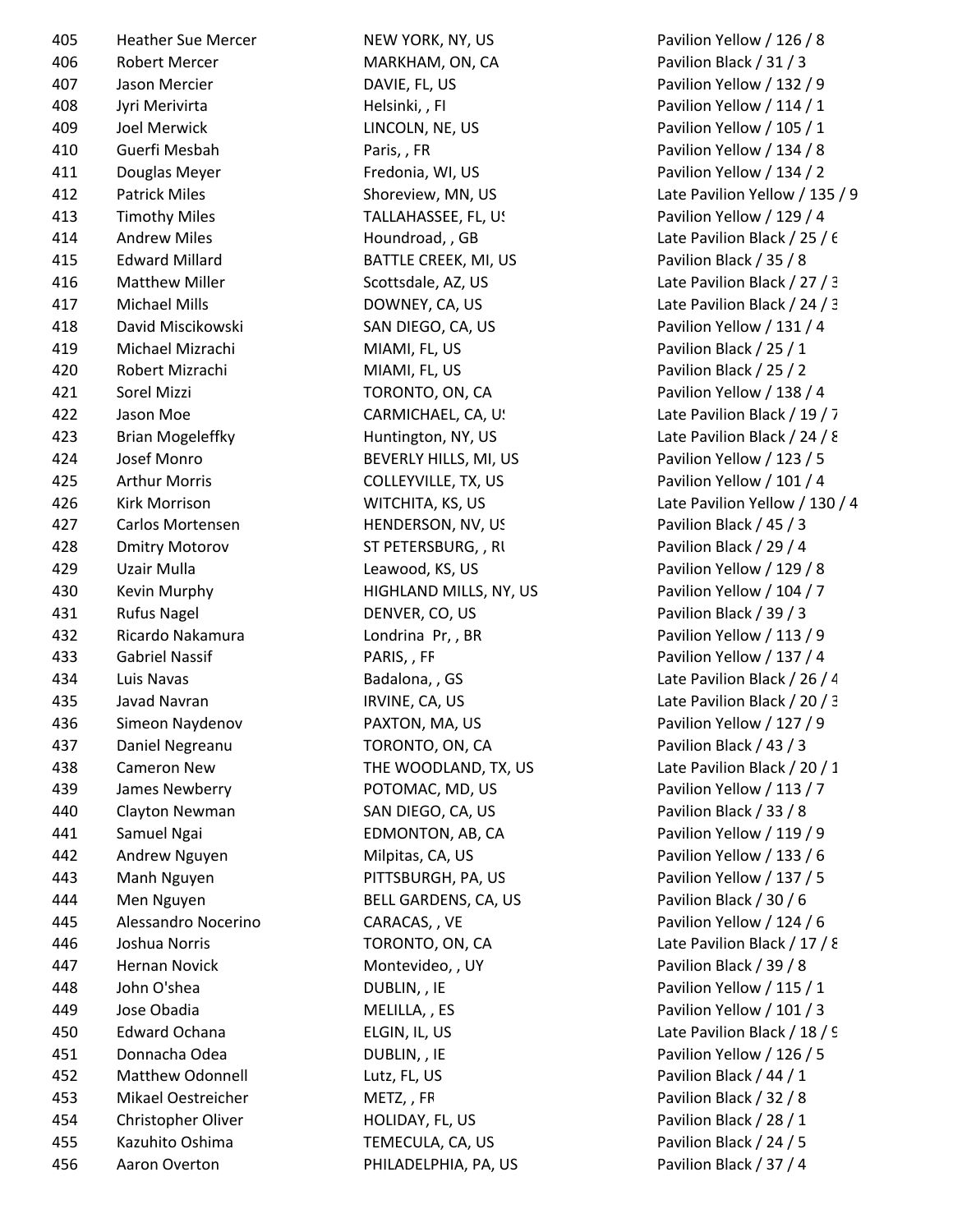457 Inesa Paberzs **VILNIUS, LT** CHANGE COMBRET MESS CONTROLLER MESS VILNIUS, LT Late Pavilion Yellow / 125 / 1 Robert Paddock HOUSTON, TX, US Pavilion Yellow / 126 / 3 459 Raul Paez BARCELONA, , ES Pavilion Yellow / 129 / 3 Marshall Pagaling Kailua, HI, US Pavilion Yellow / 136 / 3 Bolivar Palacios SANTIAGO, , CL Late Pavilion Black / 21 / 5 Benjamin Palmer LAS VEGAS, NV, US Pavilion Black / 40 / 3 Wesley Pantling MARINA DEL REY, CA, US Pavilion Yellow / 113 / 1 Antonios Papadopoulos Rhodes Greece, , IT Pavilion Yellow / 130 / 7 Mike Parisi WOOD DALE, IL, US Pavilion Yellow / 111 / 1 466 Christopher Parker IR IR Late Pavilion Black / 18 / 3 Brock Parker SILVER SPRINGS, MD, US Pavilion Black / 34 / 4 468 Jean-Paul Pasqualini SAN MARTINO DI LOTA, , FR Pavilion Black / 35 / 6 Dimitrios Passias Laval, QC, CA Pavilion Yellow / 130 / 8 Brandon Paster ARLINGTON, VA, US Pavilion Black / 29 / 9 Ryan Patchell DECATUR, GA, US Pavilion Yellow / 135 / 1 Emil Patel EAST HANOVER, NJ, US Pavilion Yellow / 135 / 4 Tejesh Patel Tucson, AZ, US Pavilion Black / 45 / 7 474 John Patgorski CHESAPEAKE, VA, US Pavilion Black / 28 / 9 Tyler Patterson EVERETT, WA, US Pavilion Black / 37 / 5 Frank Peelen LONDON, , GB Pavilion Yellow / 129 / 1 477 Brad Peeples **COFFEEVILLE, MS, US Pavilion Yellow** / 108 / 9 Andres Pereyra ANCHORAGE, AK, US Pavilion Yellow / 135 / 3 Fabien Perrot LA BATHIE, OK, US Pavilion Yellow / 133 / 1 Max Pescatori LAS VEGAS, NV, US Late Pavilion Black / 16 / 2 Michael Pesek CAROL STREAM, IL, US Pavilion Black / 39 / 9 Tobias Peters Alkmaar, MA, NR Late Pavilion Black / 27 / 1 484 Sergey Pevzner ST PETERSBURG, , RU Pavilion Black / 42 / 8 485 Pat Pezzin **CONCORD, ON, CA** Pavilion Black / 24 / 7 Athipoo Phahurat ROGERS, AR, US Pavilion Yellow / 135 / 2 Jamieson Pickering QUEENSLAND, , AU Pavilion Yellow / 108 / 5 488 Dwyte Pilgrim BROOKLYN, NY, US Pavilion Black / 29 / 5 489 Leandro Pimentel **BALNEARIO CAMBORIU, , BR** Pavilion Yellow / 133 / 3 Firoz Pirani CALGARY, AB, CA Pavilion Yellow / 103 / 9 Robert Pisano LAS VEGAS, NV, US Pavilion Yellow / 115 / 6 492 Mikko Pispala Mikko Pispala HELSINKI, , FI Late Pavilion Black / 16 / 9 493 Thomas Pohke **Rostock, DE Pavilion Black / 37 / 7** 494 Benjamin Pollak PARIS, , FF Pavilion Yellow / 112 / 7 Gary Pollak SAN DIEGO, CA, US Pavilion Yellow / 124 / 8 Trevor Pope GAINSVILLE, FL, US Pavilion Black / 29 / 1 Jason Potter TULSA, OK, US Pavilion Yellow / 126 / 9 Julian Powell Emerald, , AU Late Pavilion Black / 17 / 7 500 Miguel Proulx **QUEBEC CITY, QC, CANNO CONSTANT CONTRACT CONTRACT POST** Pavilion Yellow / 133 / 7 501 Antti Pystynen HELSINNKI, , FI Late Pavilion Black / 21 / 9 Didier Rabl CH Late Pavilion Black / 22 / 1 503 Eric Rabl MONTREUX, , CH Pavilion Black / 37 / 2 504 John Racener **PORT RICHEY, FL, US** Pavilion Black / 43 / 4 Joseph Ranciato FOLSOM, CA, US Pavilion Yellow / 138 / 9 Matthew Rashbrook VICTORIA, BC, CA Pavilion Yellow / 134 / 6 Beverly Ratner Dallas, TX, US Pavilion Yellow / 120 / 6

478 Christian Pereira **BUENOS AIRES, , AR** Late Pavilion Yellow / 130 / 1 Allie Prescott LAS VEGAS, NV, US Late Pavilion Yellow / 125 / 5 Mark Radoja GUELPH, ON, CA Late Pavilion Yellow / 120 / 3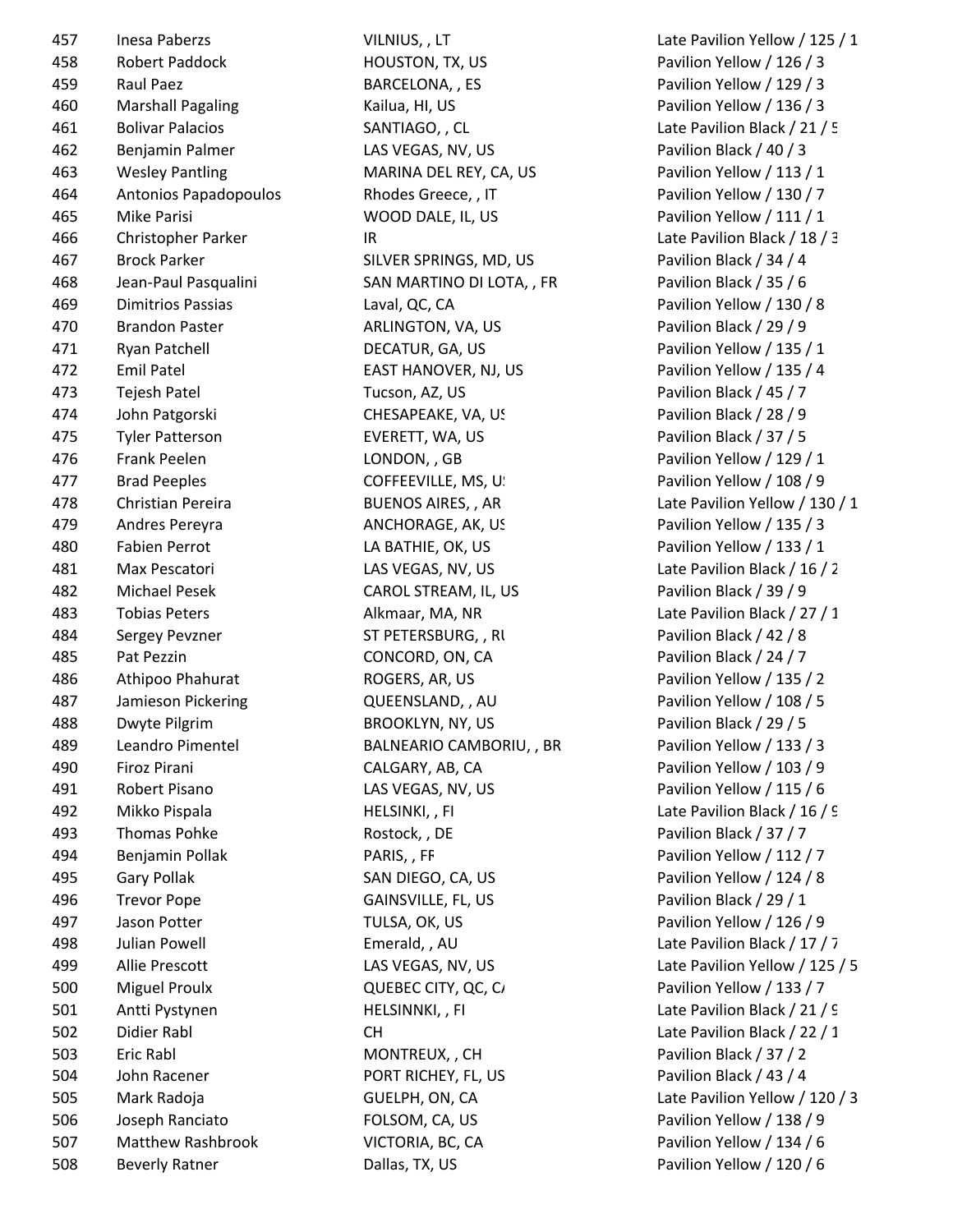Brian Ray SHARPS CHAPEL, TN, US Late Pavilion Yellow / 130 / 2 510 Matthew Reed BOWLING GREEN, OH, US Pavilion Yellow / 138 / 7 Lloyd Rees BRISTOL, , GB Pavilion Black / 43 / 2 Bingjian Ren FR Pavilion Yellow / 125 / 1 Joseph Ressler ATLANTA, GA, US Pavilion Yellow / 133 / 8 Thomas Rice HANOVER, MI, US Pavilion Yellow / 116 / 9 John Richards ROXANA, IL, US Pavilion Black / 44 / 3 516 Brett Richey NEW MILFORD, NY, US Pavilion Yellow / 101 / 2 Eric Rindal AURORA, IL, US Pavilion Yellow / 102 / 7 Richard Rinker VACAVILLE, CA, US Pavilion Black / 43 / 8 519 Markus Ristola **HELSINKI, FI** CHANGE HELSINKI, FI Late Pavilion Black / 20 / 7 Brian Roberts HOUSTON, TX, US Late Pavilion Black / 26 / 2 Jesse Rockowitz COLUMBUS, OH, US Pavilion Black / 34 / 9 Blair Rodman LAS VEGAS, NV, US Pavilion Black / 44 / 6 523 Roberto Romanello **GORSEINON, GB** Pavilion Yellow / 136 / 8 Jamie Rosen LAS VEGAS, NV, US Pavilion Black / 30 / 7 Eric Rosenman SUGAR LAND, TX, US Pavilion Black / 37 / 3 526 Andrew Rosskamm GATES MILLS, OH, U. Same Pavilion Black / 32 / 1 Christopher Roth WAUKESHA, WI, US Pavilion Yellow / 103 / 1 Ilan Rouah FR Pavilion Black / 34 / 7 529 Anthony Roux **LONDRES, , FR** Pavilion Yellow / 108 / 8 530 Lorenzo Sabato IT IT Research 2015 / 3 Jim Sachinidis TOORAK, , AS Late Pavilion Black / 27 / 8 Rich Salomon LAS VEGAS, NV, US Pavilion Black / 24 / 2 Marc Sander HAMBURG, DE Pavilion Yellow / 101 / 8 David Sands LAS VEGAS, NV, US Pavilion Black / 24 / 3 536 Antoine Saout ST MARTIN DES CHAMPS, , FR Pavilion Yellow / 130 / 5 537 Steven Saris **Same Steven Saris Steven Saris Addition** NO CANTON, OH, US **Pavilion Black / 40 / 9**  Karen Sarkisyan MOWCOW, , RU Pavilion Yellow / 117 / 4 539 Jeffrey Sarwer **GDANSK, FI** CORANSK, PH Pavilion Yellow / 126 / 1 540 Kevin Saul **WARRENVILLE, IL, US Pavilion Yellow** / 107 / 6 541 Jason Schacter **HERTFORDSHIRE, GB** Late Pavilion Black / 18 / 7 542 Thorsten Schafer **Rodgau, DE** Pavilion Yellow / 102 / 3 543 Aaron Schaff **EAST BRUNSWICK, NJ, US** Pavilion Yellow / 122 / 9 Charles Schlinger LOS BANOS, CA, US Pavilion Black / 40 / 2 Ryan Schmidt ANCHORAGE, AK, US Pavilion Yellow / 110 / 7 546 Mike Schneider US US Pavilion Yellow / 116 / 1 Mitch Schock BISMARCK, ND, US Late Pavilion Black / 21 / 2 Erica Schoenberg LAS VEGAS, NV, US Pavilion Black / 40 / 1 Michael Schwartz Las Vegas, NV, US Pavilion Yellow / 134 / 1 550 Noah Schwartz SUNNT ISLES BEACH, FL, US Pavilion Black / 42 / 2 Austin Scott NORMAN, OK, US Pavilion Yellow / 124 / 5 Emmanuel Sebag BAY HARBOR ISLANDS, FL, US Pavilion Yellow / 104 / 8 Erik Seidel HENDERSON, NV, US Pavilion Black / 38 / 2 Timothy Seidensticker MIAMI, FL, US Pavilion Black / 35 / 5 Scott Seiver LAS VEGAS, NV, US Pavilion Black / 25 / 7 Vanessa Selbst BROOKLYN, NY, US Pavilion Yellow / 108 / 2 Jason Senti ST. LOUIS PARK, MN, US Pavilion Yellow / 115 / 8 Joseph Serock ALBUQUERQUE, NM, US Pavilion Yellow / 128 / 2

 Sebastion Saffari GB Late Pavilion Yellow / 125 / 8 Nikolai Sears DAVISBURG, MI, US Late Pavilion Yellow / 120 / 6 Andy Seth LAS VEGAS, NV, US Pavilion Black / 28 / 8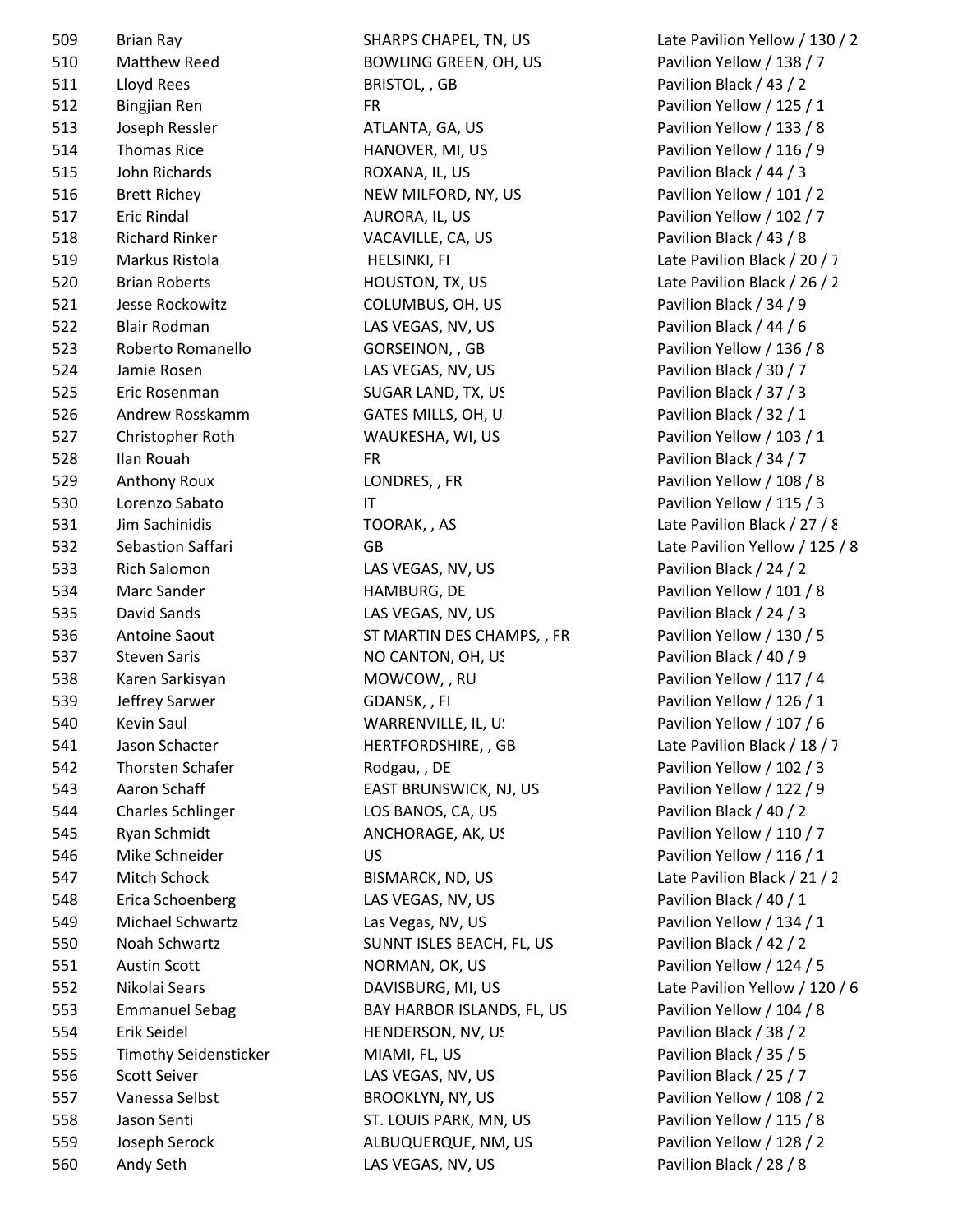Jose Severino PANAMA CITY, , PA Pavilion Black / 35 / 3 Michael Shadkin Aventura, FL, US Pavilion Yellow / 118 / 8 Sonu Sharma EDMONTON, AB, CA Late Pavilion Black / 19 / 8 Ozzy Sheikh HOUSTON, TX, US Pavilion Yellow / 137 / 9 Michael Shklover STAMFORD, CT, US Pavilion Yellow / 109 / 1 Arshad Siddiqui Pembroke Pines, FL, US Pavilion Yellow / 116 / 5 Jordan Simoneau PORTLAND, OR, US Pavilion Yellow / 138 / 8 Daniel Sindelar OMAHA, NE, US Pavilion Yellow / 103 / 3 Ronald Skowronski Wickliffe, OH, US Pavilion Yellow / 127 / 5 Daniel Smith MANALAPAN, NJ, US Pavilion Black / 39 / 2 Jordan Smith COLLEGE STATION, TX, US Pavilion Black / 29 / 2 Justin Smith KISSIMMEE, FL, US Pavilion Black / 25 / 4 Micah Smith WEST PALM BEACH, FL, US Pavilion Yellow / 118 / 3 576 William Smith **Ann Arbor, MI, US** Pavilion Yellow / 131 / 1 Jason Smyth SN LUIS OBISP, CA, US Pavilion Yellow / 115 / 4 578 Jarred Solomon JOHANNESBURG, ZA Late Pavilion Black / 27 / 9 579 Fabrice Soulier LAS VEGAS, NV, US Pavilion Yellow / 137 / 6 580 John Spillane **ARMAGH, , IE Pavilion Black / 42 / 6** ARMAGH, , IE Benjamin Spindler WEITERSTADT, , DE Late Pavilion Black / 17 / 2 Jonathan Spinks EXETER, , GB Pavilion Yellow / 113 / 4 583 Kiran Srinivas NEW YORK, NY, US Pavilion Black / 45 / 5 584 Spencer Stacey **Stace Acceptance Concerned Accepts** Ouebec, QC, CA **Pavilion Yellow** / 105 / 7 585 Kenneth Stacy **BRISTOL, VA, US** Pavilion Black / 39 / 7 Jon Stanfield OVERLAND PARK, KS, US Late Pavilion Black / 26 / 3 587 Scott Stanko SCOTTSBLUFF, NE, US Pavilion Yellow / 120 / 2 Luke Staudenmaier IMPERIAL, PA, US Pavilion Black / 30 / 1 589 Filippos Stavrakis FOREST HILL, MD, U! Pavilion Black / 28 / 7 590 Sam Stein **EXAM Stein HENDERSON, NV, US** Pavilion Yellow / 106 / 5 591 Dmitry Stelmak MOSCOW, , RU Late Pavilion Black / 26 / 1 Matt Sterling BROWNSTOWN, IN, US Pavilion Yellow / 131 / 2 593 Daniel Stern NEW YORK, NY, US Pavilion Yellow / 124 / 2 Matt Stout LAS VEGAS, NV, US Pavilion Yellow / 107 / 5 595 Richard Stpeter Las Vegas, NV, US Pavilion Black / 45 / 9 597 Daniel Studer STENHAUSEN, , CH Pavilion Yellow / 103 / 5 Blaz Svara LJUBLJANA, , SI Pavilion Yellow / 108 / 7 599 Christopher Swan CAMPBELL, CA, US Pavilion Black / 40 / 6 Michael Swimelar AUSTIN, TX, US Pavilion Yellow / 123 / 6 601 Jason Tackitt BAKERSFIELD, CA, US Pavilion Black / 41 / 4 Mikiya Takitani ASTORIA, NY, US Pavilion Yellow / 123 / 1 Amir Tassoudji Haurbury, , DE Pavilion Yellow / 131 / 3 Richard Tatalovich SCOTTSDALE, AZ, US Pavilion Yellow / 116 / 7 605 Felipe Tavares SAO PAULO, , BR Late Pavilion Black / 23 / 8 606 Stephane Tayar ST MANDE, , FR Pavilion Yellow / 108 / 3 Anders Taylor LAS VEGAS, NV, US Pavilion Yellow / 106 / 8 608 Kerry Taylor **KENT, GE Research Marsh 2008** Pavilion Yellow / 135 / 5 David Thomas RICHMOND, VA, US Pavilion Yellow / 112 / 5 Jeanmarc Thomas FR Pavilion Yellow / 108 / 4 Lee Thomas SOUTH WINDSOR, CT, US Pavilion Black / 40 / 5 Matthew Thomson Longwood, FL, US Pavilion Yellow / 134 / 7

563 Dan Shak LAS VEGAS, NV, US Late Pavilion Yellow / 130 / 5 567 Shannon Shorr **IRONDALE, AL, US** Late Pavilion Yellow / 135 / 3 596 Jason Strasser New York, NY, US Late Pavilion Yellow / 135 / 4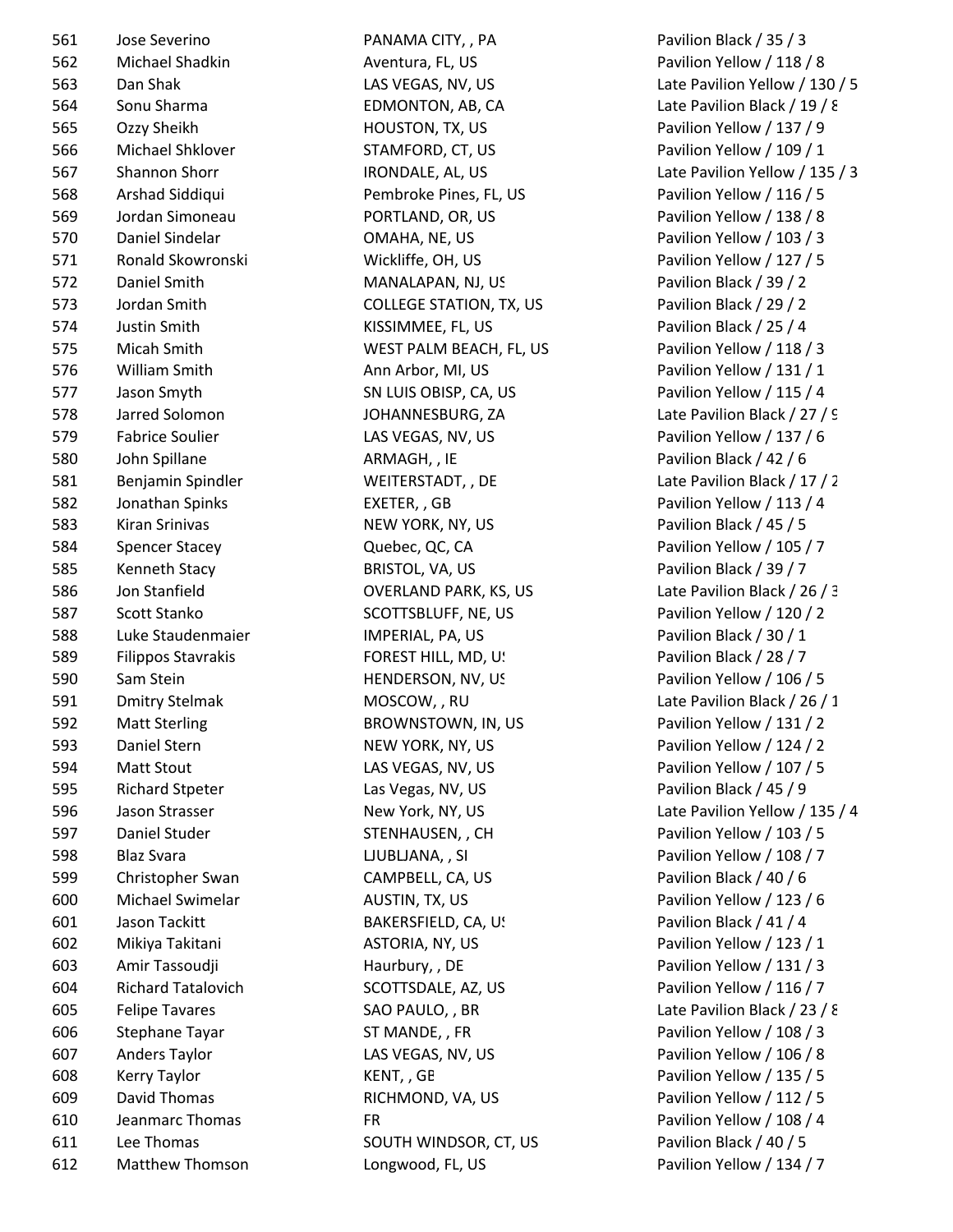| 613 | Joshua Tieman         | CHICAGO, IL, US             | Pavilion Black / 39 / 4        |
|-----|-----------------------|-----------------------------|--------------------------------|
| 614 | Kien Tieu             | KIRKLAND, WA, US            | Pavilion Yellow / 127 / 3      |
| 615 | David Todd            | Plantation, FL, US          | Pavilion Yellow / 100 / 7      |
| 616 | <b>Ben Tollerene</b>  | FORT WORTH, TX, U.          | Pavilion Yellow / 121 / 7      |
| 617 | <b>Richard Toth</b>   | MISKOLC, AL, HU             | Pavilion Black / 32 / 2        |
| 618 | <b>Hunter Travis</b>  | Flowood, MS, US             | Pavilion Yellow / 117 / 9      |
| 619 | Sam Trickett          | RETFORD-NOTTS, , GB         | Pavilion Yellow / 104 / 9      |
| 620 | <b>Hien Truong</b>    | GARDEN GROVE, CA, US        | Pavilion Yellow / 122 / 1      |
| 621 | Zeikus Tuit           | GB                          | Pavilion Yellow / 139 / 2      |
| 622 | David Ulliott         | Hull, EN, GB                | Pavilion Black / 31 / 5        |
| 623 | Sean Urban            | SEATTLE, WA, US             | Pavilion Yellow / 113 / 5      |
| 624 | Vincent Vanderfluit   | UTRECHT, , NL               | Late Pavilion Yellow / 120 / 9 |
| 625 | Petteri Vanhapelto    | FI.                         | Pavilion Yellow / 103 / 2      |
| 626 | G Vanstrydonck        | FAIRPORT, NY, US            | Pavilion Black / 36 / 2        |
| 627 | Varahram Vardjavand   | QUICKBORN, , DE             | Pavilion Black / 40 / 4        |
| 628 | Romik Vartzar         | GLENDALE, CA, US            | Pavilion Yellow / 107 / 2      |
| 629 | Vladislav Vashtai     | Washington, DC, US          | Pavilion Yellow / 115 / 5      |
| 630 | Gordon Vayo           | CHICAGO, IL, US             | Pavilion Yellow / 132 / 2      |
| 631 | <b>Tommy Vedes</b>    | FORT MOHAVE, AZ, US         | Late Pavilion Yellow / 130 / 3 |
| 632 | Alfredo Vega          | GS                          | Pavilion Yellow / 109 / 4      |
| 633 | Lex Veldhuis          | MIDDELBURY, , NL            | Pavilion Yellow / 138 / 1      |
| 634 | <b>Bjorn Verbakel</b> | BEEK EN DONK, , NL          | Pavilion Yellow / 112 / 4      |
| 635 | Nicholas Verkaik      | TORONTO, ON, CA             | Pavilion Yellow / 116 / 4      |
| 636 | Gabriel Vezina        | GATINEAU, QC, CA            | Pavilion Yellow / 125 / 6      |
| 637 | Michael Vierheller    | VENETIA, PA, US             | Pavilion Yellow / 121 / 3      |
| 638 | Jesse Vilchez         | GRANDVILLE, MI, US          | Pavilion Yellow / 123 / 8      |
| 639 | Diego Vilela          | RIO DE JANEIRO, , BF        | Late Pavilion Black / 22 / 3   |
| 640 | Juha Vilkki           | ESPOO,, FI                  | Late Pavilion Black / 20 / 6   |
| 641 | Jani Vilmunen         | <b>HELSINKI, FI</b>         | Late Pavilion Black / 25 / 3   |
| 642 | Luciano Visconti      | ANAHEIM, CA, US             | Pavilion Black / 41 / 8        |
| 643 | Rajesh Vohra          | LAKE WORTH, FL, US          | Pavilion Black / 25 / 6        |
| 644 | Paul Volpe            | WEST CHESTER, PA, US        | Pavilion Black / 30 / 3        |
| 645 | George Vranish        | Lompoc, CA, US              | Pavilion Yellow / 128 / 5      |
| 646 | Kelvine Vu            | HOUSTON, TX, US             | Pavilion Yellow / 137 / 3      |
| 647 | <b>Brent Wajcman</b>  | DOLLARD-DES-ORMEAUX, QC, CA | Pavilion Black / 41 / 6        |
| 648 | Yasuhiro Waki         | TOKYO, , JP                 | Pavilion Yellow / 101 / 5      |
| 649 | Arthur Walker         | HOUMA, LA, US               | Pavilion Yellow / 124 / 9      |
| 650 | Christopher Walker    | Boreham Woop, , G1          | Pavilion Yellow / 131 / 7      |
| 651 | <b>Grant Wall</b>     | SHERWOOD PARK, AB, CA       | Pavilion Black / 34 / 1        |
| 652 | Lee Watkinson         | LAKEBAY, WA, US             | Pavilion Yellow / 127 / 4      |
| 653 | Andrew Watson         | TULSA, OK, US               | Pavilion Yellow / 122 / 5      |
| 654 | Mike Watson           | TORONTO, ON, CA             | Pavilion Yellow / 101 / 6      |
| 655 | Tom West              | LOS ALTOS, CA, US           | Late Pavilion Black / 17 / 4   |
| 656 | Tim West              | LOS ALTOS, CA, US           | Pavilion Yellow / 136 / 2      |
| 657 | <b>Brent Wheeler</b>  | SAINT CHARLES, IL, US       | Pavilion Yellow / 109 / 8      |
| 658 | Alexander Wice        | TORONTO, ON, CA             | Pavilion Yellow / 107 / 3      |
| 659 | Benjamin Wilinofsky   | VANCOUVER, BC, CA           | Pavilion Yellow / 105 / 3      |
| 660 | David Williams        | LAS VEGAS, NV, US           | Pavilion Black / 24 / 8        |
| 661 | Jeff Williams         | DUNWOODY, GA, US            | Pavilion Yellow / 137 / 2      |
| 662 | Robert Williamson III | DALLAS, TX, US              | Pavilion Yellow / 139 / 3      |
| 663 | Robert Willis         | GRENADA, MS, US             | Pavilion Black / 28 / 4        |
| 664 | John Wilson           | <b>GRANDE PRAIRIE, , CA</b> | Late Pavilion Yellow / 115 / 7 |